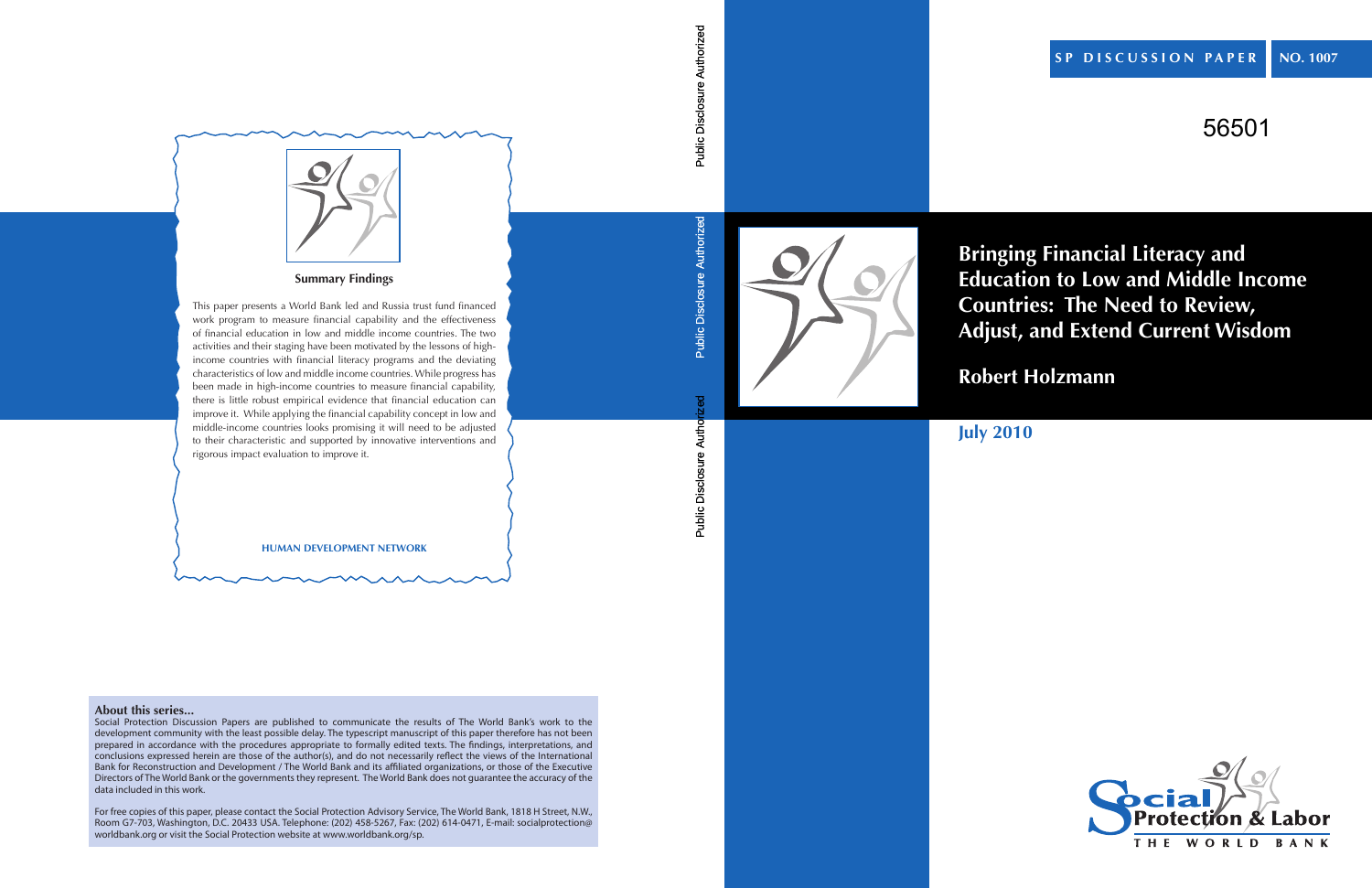### **Bringing Financial Literacy and Education to Low and Middle Income Countries: The Need to Review, Adjust, and Extend Current Wisdom**

Robert Holzmann, World Bank, IZA and CES Revised Draft, as of July 13, 2010\*\*

#### **Abstract**

This paper presents a World Bank led and Russia trust fund financed work program to measure financial capability and the effectiveness of financial education in low and middle income countries. The two activities and their staging have been motivated by the lessons of highincome countries with financial literacy programs and the deviating characteristics of low and middle income countries. While progress has been made in high-income countries to measure financial capability, there is little robust empirical evidence that financial education can improve it. While applying the financial capability concept in low and middle-income countries looks promising it will need to be adjusted to their characteristic and supported by innovative interventions and rigorous impact evaluation to improve it.

 The author is both Research Director at the Marseille Center for Mediterranean Integration (CMI) and in charge of the Labor Mobility Program and Senior Advisor to the Vice Presidency of the Human Development Network and the initiator and conceptual leader of the work program on Financial Literacy & Education financed by a trust fund of the Russian Federation.

Correspondence e-mail: RHolzmann@Worldbank.org

<sup>\*\*</sup> Revised and extended paper prepared for the Conference on Financial Literacy: Implications for Retirement Security and the Financial Market Place. The Wharton School of the University of Pennsylvania. April 29-30, 2010. A shortened version will be published in the conference volume.

The paper has profited from comments by the conference participants and very valuable comments and suggestions by Richard Hinz, Elaine Kempson, Andrei Markov, Florentina Mulaj, Valeria Perotti and Yann Puget. The paper presents his own views that do not necessarily reflect the position and views of the organizations he is associated with.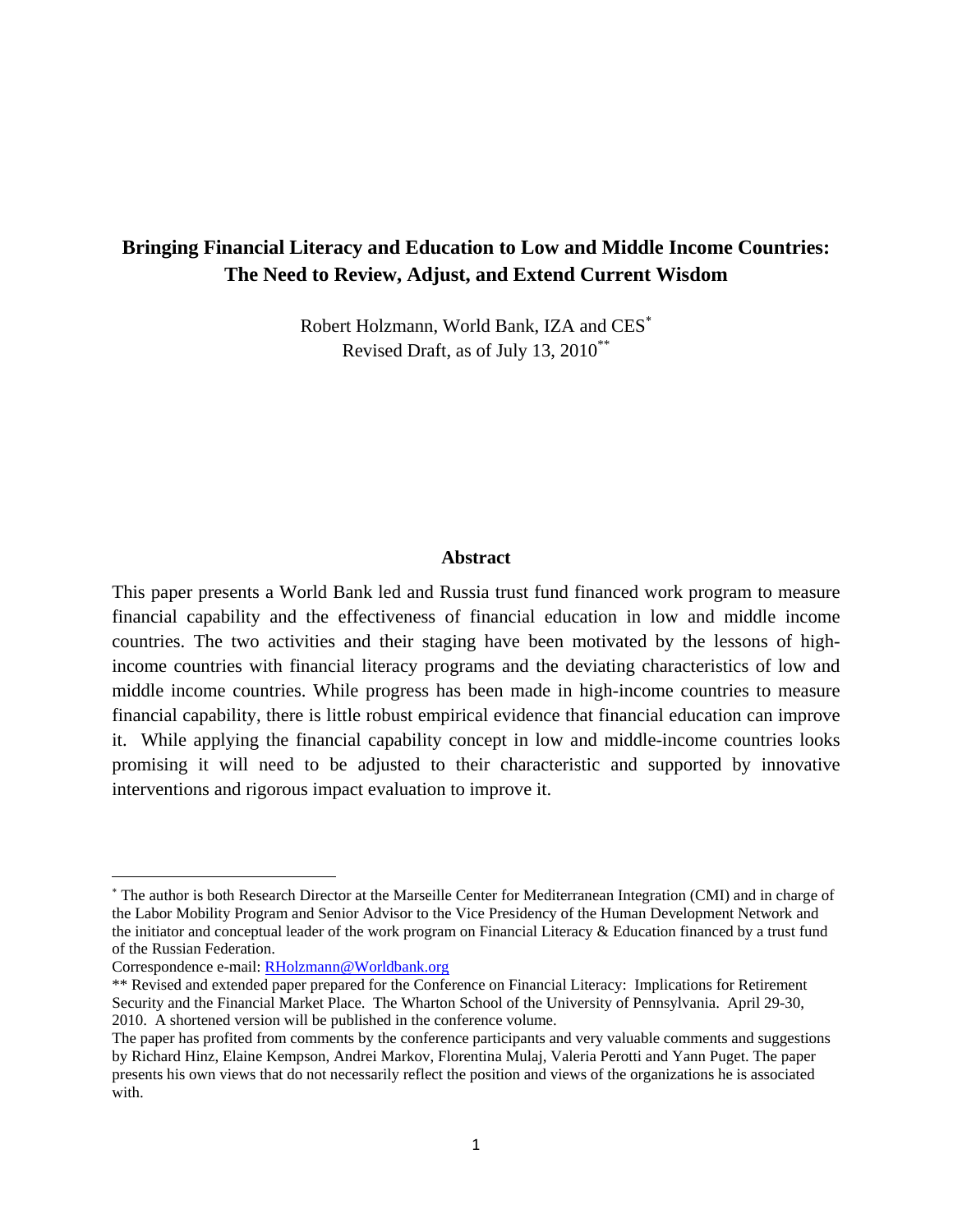#### **1. Introduction**

The last 10 years or so have experienced strong and rising interest in financial literacy and in public and private measures to improve it. While this interest has initially been concentrated in high-income countries the enthusiasm has expanded to the poorer part of the world. The common theme across all countries is the assessment that the level of understanding of financial issues by individuals is too low, with negative consequences for individuals (such as undersaving or wrong product choices) and the economy (such as less efficient financial markets). Providing financial education is seen as the key intervention that reduces ignorance and improves outcomes. A few rich countries have established a comprehensive national financial literacy strategy and many others are thinking about. Many poorer countries want to do so likewise and are looking for guidance and support. While substantial progress has been in bringing countries and key country actors together to exchange information and experiences on concepts and practices, there has been less progress on the conceptual and empirical side in highincome countries to guide convincingly low and middle income countries in their ambitions. Conceptual uncertainly concerns the objectives, definition and measurement of financial literacy; empirical uncertainty concerns the effectiveness of financial education compared to other interventions to improve outcomes. And even if more conceptual and empirical certainty were to exist in high income countries, the translation into a low- and middle-income environment may be far from straightforward.

Conceptual and empirical uncertainty is normal for a new topic and typical for a pre-paradigm phase in any new discipline, in particular one that covers aspects from many different disciplines. To reduce this uncertainty and to move toward a broadly shared conceptual framework calls, inter alia, for analytical rigor, empirical testing, and high-quality knowledge exchange with the occasional strong academic dispute that should be embraced and not avoided. Translating a not yet fully established framework from high to low and middle income countries calls, in addition, for careful review and adjustment of existing approaches to the specific circumstances in the latter countries.

The World Bank's interest in the topic is closely linked with her development mandate and the critical role of functioning financial intermediation for development along economic and social dimensions. Successful intermediation requires a well developed financial sector, sound regulation, and a financially capable population. Then such intermediation will be able to deliver on critical economic aspects such as inter-temporal exchange and risk diversification as well as social policy aspects and the management of income and risks across the individual life-cycle. This is important for all levels of development but the content and measurement of financial capability and the interventions to achieve it are likely to differ across the development stage.

This paper presents the approach for supporting financial literacy and education in low- and middle income countries that is currently under implementation by the World Bank under a trust fund financed by the Government of the Russian Federation. The World Bank-led activities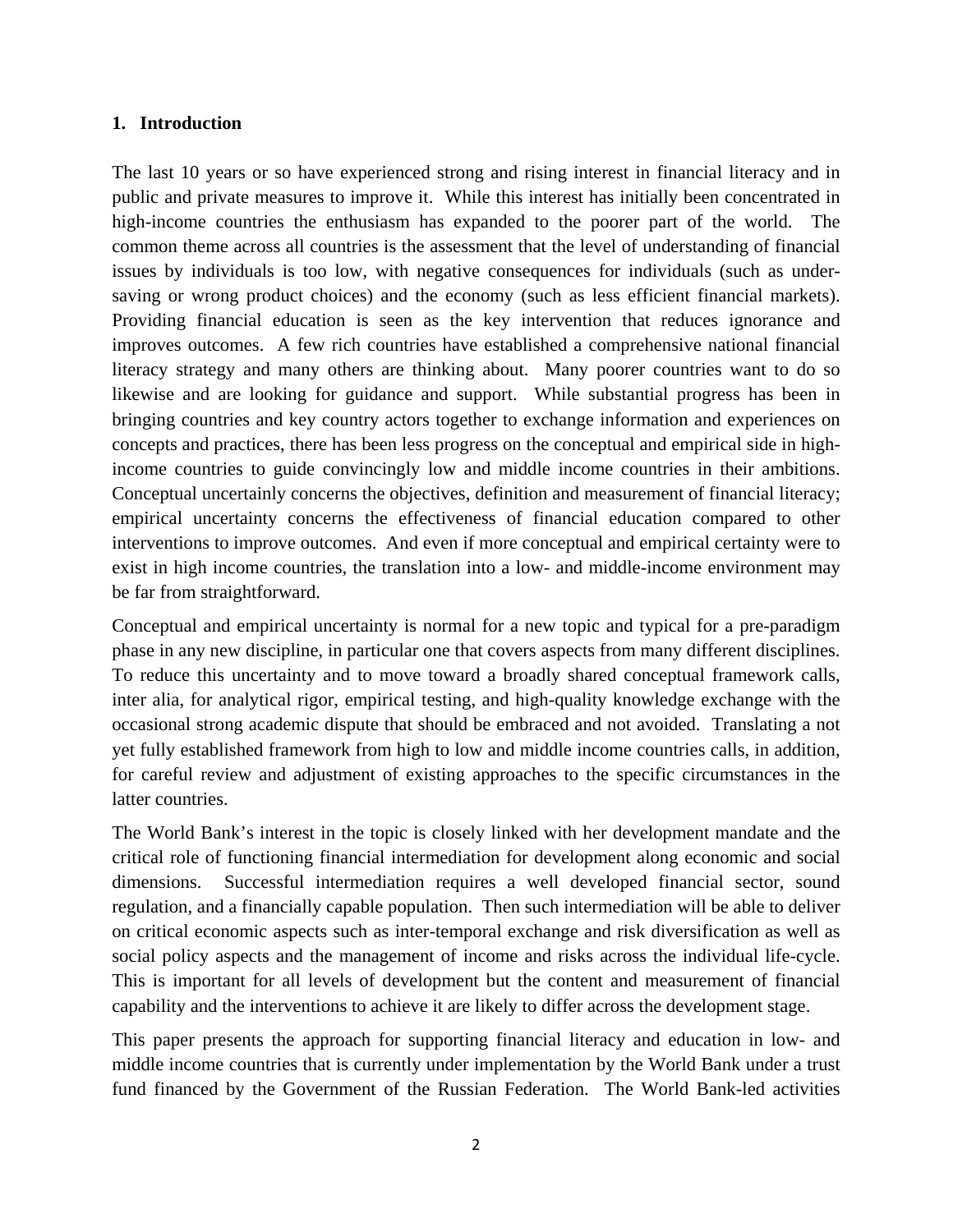focus on the development of methodologies and operational instruments for the measurement of financial literacy (actual capabilities) and of the effectiveness of financial education in low and middle income countries. It will draw on the parallel stock-taking activities by the OECD in their member countries that also profit from this trust fund. The disseminated results of both activities should help countries to better design national strategies and interventions.

To motivate the selected approach and planned implementation of the World Bank-led work program the paper starts out with some conceptual considerations derived from the financial literacy and education (FL&E) discourse in high-income countries (Section 2). This is followed by outlining the special circumstances to consider when translating concepts and approaches to a low- and middle income environment (Section 3). Section 4 will then present the selected approach as well as programmed implementation for low and middle income countries, i.e. the focus of work program of the World Bank. The paper ends with the conclusions drawn in Section 5.

### **2. Lessons and Issues from High-Income Countries (HICs)**

Over the last decade major initiatives on financial literacy and education have been undertaken by a number of high-income countries, in particular in the Anglo-Saxon world, and main progress has been made in sharing that experience under the leadership of the OECD. Agencies created in New Zealand (Retirement Commission, 1995), United Kingdom (Financial Service Authority, 2000), Canada (Financial Consumer Agency, 2001), USA (Financial Literacy and Education Commission, 2003), and Australia (Financial Literacy Foundation, 2005, and since transferred to the Australian Securities and Investments Commission) have taken the lead on financial literacy issues and their web-site provide a wealth of national and international information, including on innovative studies and tools. Yet, despite all these efforts only a few countries have a consistent approach in this new policy area, such as the UK. The OECD's Financial Education project of 2003 started an international assessment how much people know and the 2005 study on Improving Financial Literacy: Analysis of Issues and Policies (OECD 2005) was the first stock taking at international level. And in 2008 OECD created the International Network on Financial Education and the International Gateway for Financial Education as international clearinghouse on financial education<sup>1</sup>. In parallel the academic literature on financial literacy and financial education has increased impressively as any websearch will document.

Reviewing this policy and academic discourse on financial literacy and education for the purpose of application in low and middle income countries a number of lessons and issues stick out.

<sup>&</sup>lt;sup>1</sup> See OECD website for events and documents: http://www.oecd.org/topic [Financial Markets/Financial Education]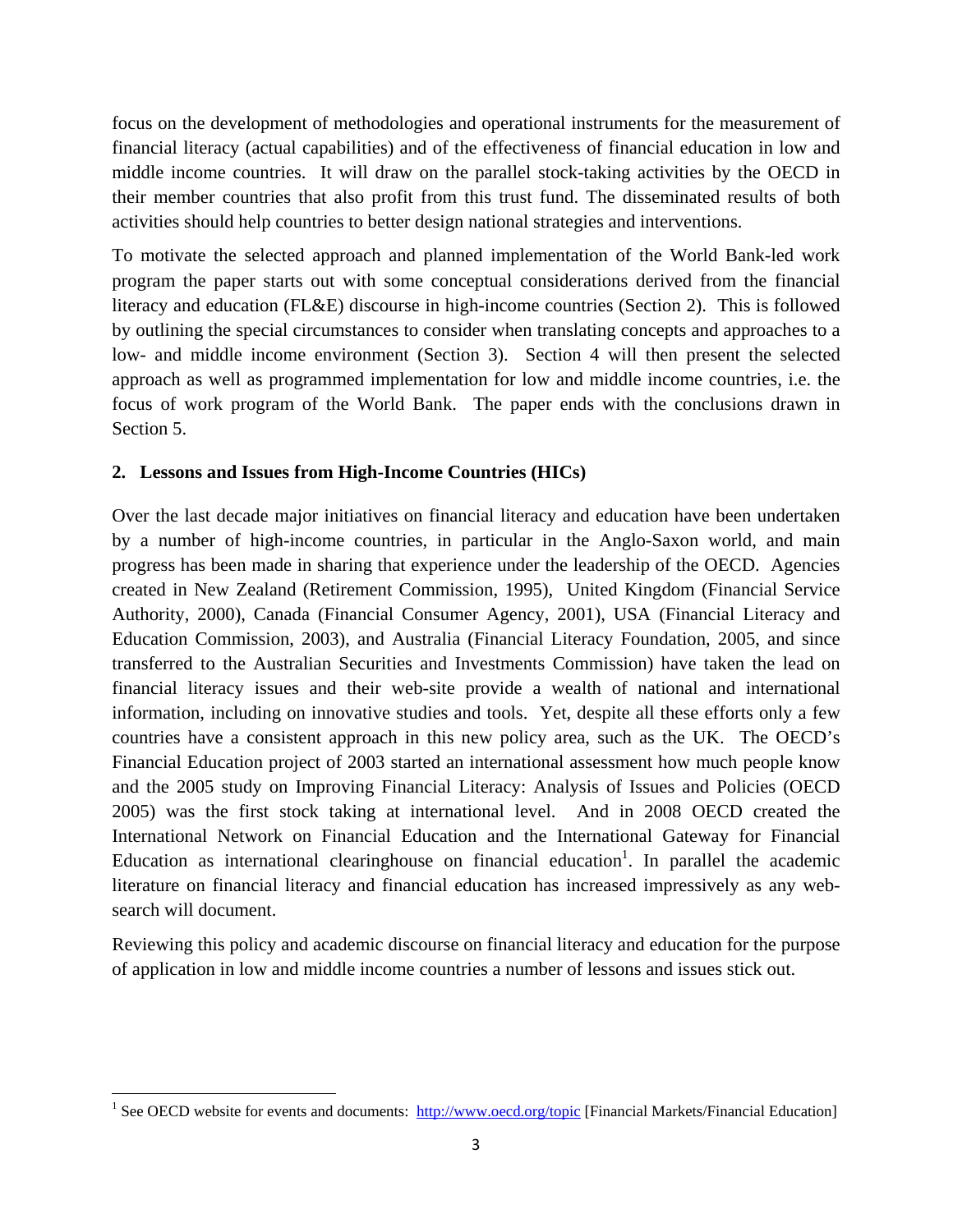### **(i) Broadening the Concept of Financial Literacy and Measurement**

While the notion of financial literacy is still used in many countries and studies as issue of concern and analysis, its content has moved from financial knowledge and understanding to include financial skills and competences, attitudes and behavior. To signal this broader concept the UK has coined the notion of financial capability that is increasingly used by other countries and in studies<sup>2</sup>. This change in content and definition is important as it has a major bearing on how the objectives are defined and measured and the choice of interventions how to improve them. And there seems to be consensus nowadays that the broader concept is more relevant for the issue at hand. But how best to define, measure, and influence it is still a moving target.

The concept of financial capability proposes that at the end of the day financially capable individuals should demonstrate a desired financial behavior such as drawing-up a budget, and planning and saving for old age. To move to such a stage it is conceptualized by functional components and the move overtime from knowledge to skills to attitudes to behavior (see, e.g. Kempson 2008). Knowledge would include the purpose of saving and its instruments, skills the capacity making a saving plan, attitude the willingness to save ahead, and behavior to put aside the saving. In this conceptualization information and cognitive understanding is the basis of the ultimate desired financial behavior. This information-based cognitive route is also the underlying concept of much of the financial education. And it is also the content of most academic studies that take course participation (as input) to measure the impact on cognitive skills (as intermediate outputs) or actual behavior (as outcome). But this value chain may neither be needed to achieve outcomes nor may it work they way it is conceptualized (discussed below).

But independent of the type of interventions that may trigger financial capability, the issue of how best to define the content domains of financial capability remains. And this should best start out with a working definition of financial capability: "A financially capable person is one who has the knowledge, skills and confidence to be aware of financial opportunities, to know where to go for help, to make informed choices, and to take effective action to improve his or her financial well-being while an enabling environment for financial capability building would promote the acquisition of those skills" (Kempson, 2008).

To operationalize the financial capability concept FSA proposes five content domains that have been the basis of the UK national financial capability survey 2005 (see FSA, 2005, and FSA, 2006a-c):

- Keeping track
- Making ends meet
- Planning ahead
- Choosing products, and
- Staying informed

 $2<sup>2</sup>$  In this paper we use financial literacy interchangeably with financial capability and have thereby the broader definition in mind. If financial literacy is meant in the narrow sense of knowledge and skills, it will be highlighted.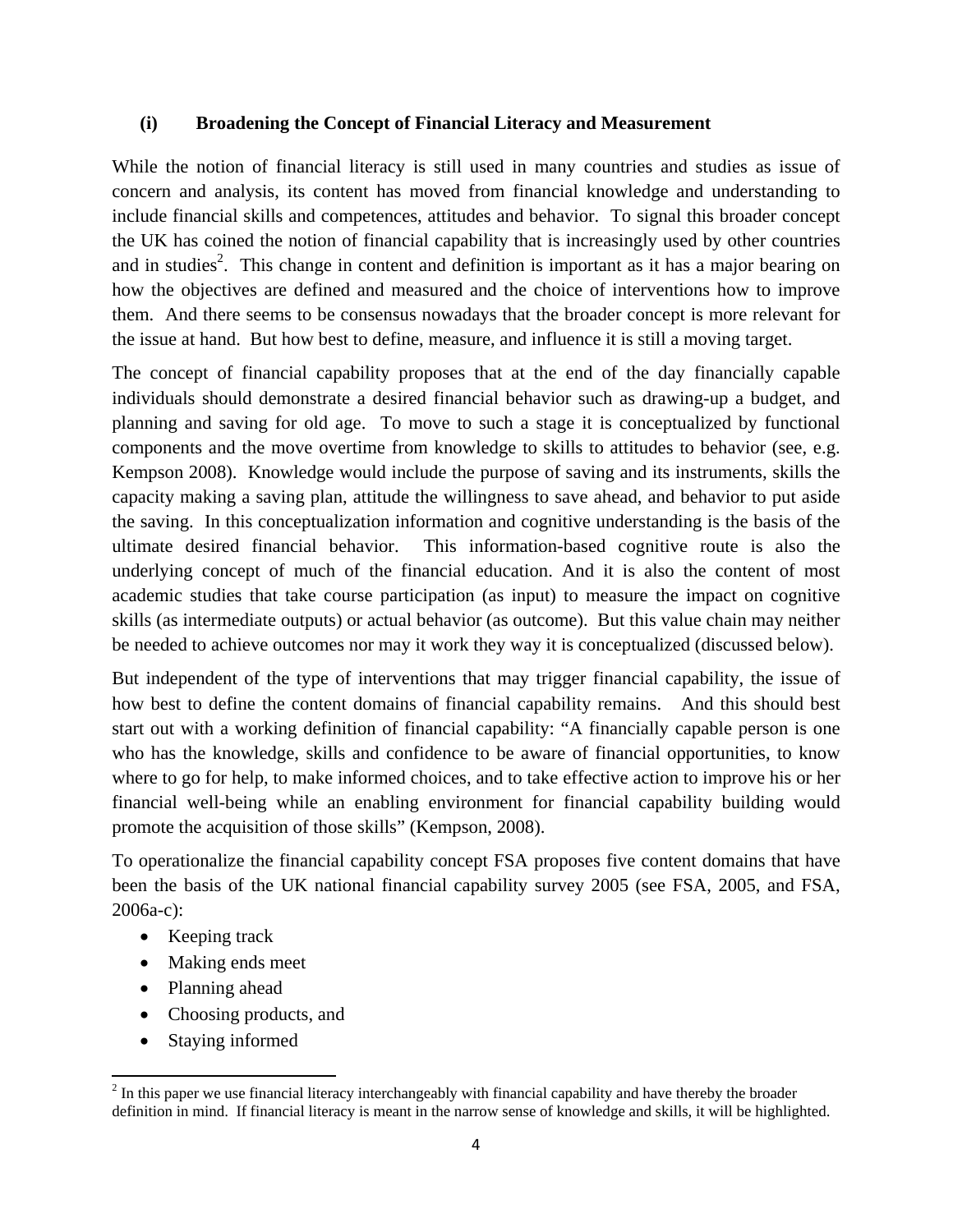This approach that was developed bottom-up through focus groups and exploratory studies seems to emerge as the consensus' approach how to measure financial capability and to identify capability gaps and target groups. It has been applied with adjustments in Ireland (2008) and Canada (2010), and has informed surveys undertaken in the Netherlands, Australia and the United States. Other countries are thinking about its application. Hence it has the making of becoming the nucleus for an international methodology to measure financial literacy/capability across time and space.

While the content domains seem to have universal appeal and application, the key challenge is to translate them into questions and coding that take account of national and local circumstances and, particularly, the situations of people on low incomes in low- or middle-income countries. Ideally questions and scores should be universal but country and context-specific adjustments in questions and/or coding are likely to be required. To do so well will need substantial preparatory work and coordination across countries to achieve comparable results.

### **(ii) Establishing an Evaluation Results Framework and Testing for Financial Education Programs**

The accelerated country work and intensive exchange across countries have favored the understanding of the importance of a full results framework that details the answers to the key questions: Why and what, for whom, and how<sup>3</sup>. Ideally, such a framework provides the detailed link between national as well as individual program objectives, inputs, delivery, outputs, outcomes, and impacts. To establish and implement such a framework requires (a) a clear formulation of the objectives that a national strategy and the individual components want to achieve; (b) a clear presentation of the hypotheses how proposed interventions (type of intervention and delivery mode) are conjectured to influence outputs and outcomes; and (c) an ex-ante developed approach for the qualitative and quantitative monitoring and (impact) evaluation. In the practical implementation key elements of such a framework are still missing.

The *objectives for enhanced financial understanding* (literacy/capability) are relatively well articulated and range from increased supply and complexity of financial markets instruments to the need of individuals to take better care of their own against the background of perceived low levels of financial literacy and the consequences for individuals and society (see, e.g. Orton 2007). However, in order to make these objectives operational it requires a much more detailed breakdown and appropriate indicator' selection for which there is currently no broad consensus as this is work in development. More specific objectives reflect often country specific concerns that change and differ across time and space. Last but not least, while specific objectives and indicators are much more easily established for individual programs, bringing them together in a consistent national strategy is still art and little science.

<sup>&</sup>lt;sup>3</sup> For elements of such a framework see Mircofinance Opportunities (2006 and 2008), Atkinson and Kempson (2008), Kempson (2008), O'Connell (2009), and Mundy (2009).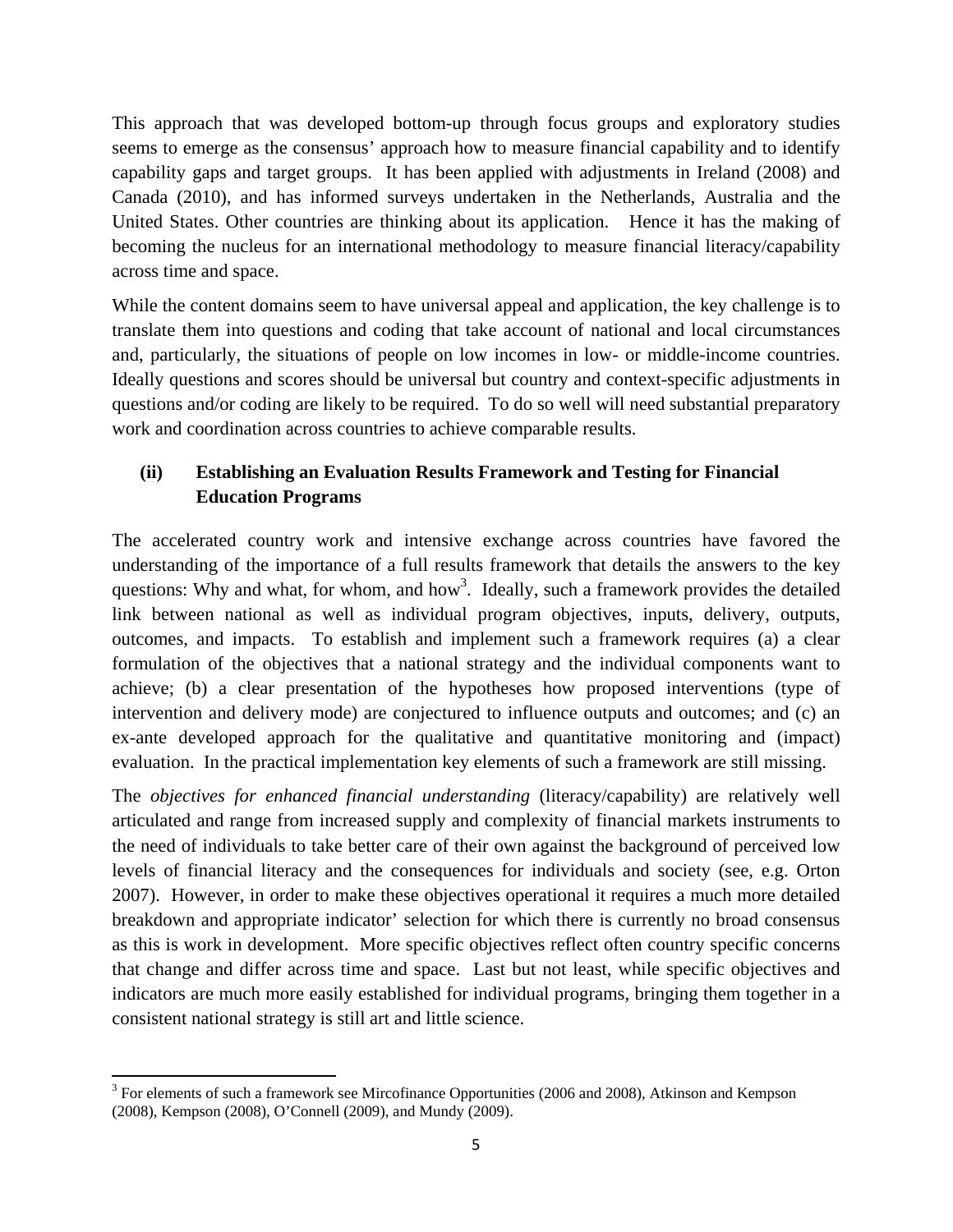The *link between objectives and proposed interventions* should best be based on a structured model grounded in (economic, physiological and/or other) theory and reflect for intermediate and final outputs and outcome established hypothesis based on prior work and measurement. Such a structured model on financial capability interventions is still missing and such an approach of measurement and evaluation with theory would allow also a much better use of the empirical results than narrow focus on a few treatment parameters under a social experiment approach proposed by the "randomnistas". Much has been said on the limitations of the latter<sup>4</sup>. Two are stressed here: As hypothesis can never get verified, only falsified (Popper, 1935), a theory-less measurement approach requires a very high (essential infinite) number of experiments to gain confidence in the results. This is both impractical and wasteful. And the mere focus on the direct treatment effects provides little policy relevant information on policy design, reform and scaling-up unless substantiated by a broader assessment of the delivery mechanism and enabling environment. To stress, if you have a theory and some hypotheses beforehand as to what the channels of impact might be, you will have a better chance of designing an intervention that would help clarify the causal impacts. And, if you combine a welldesigned experiment with some mixed methods evaluation, you'd have a much better understanding of how you might have gotten from A to B.

Yet, to inform the development of hypotheses and fully structured model requires high-quality quantitative and qualitative evaluations that have been mostly absent so far. While the number of (financial education) interventions to improve financial literacy has increased dramatically, a *rigorous monitoring and evaluation of such interventions is still the exception not the rule,*  particularly with regard to the measurement of *impact.* Impact evaluations, when done, are furthermore predominantly ex-post and not part and parcel of the overall intervention design which limits quality and value of results. There seem to be many reasons why M&E is not included in intervention design ranging from lacking understanding by the program sponsor of their importance to the reluctance to provide substantial funds in addition to financing the intervention. Last but not least, if impact evaluations are undertaken at all they often focus on the quantitative impact and little on the qualitative process evaluation. The latter seems of particular importance to assess and distinguish effective and less effective ways of delivery.

### **(iii) Financial Education, Behavioral Finance, and Alternatives to Impact Outcomes**

Much of the current attempts to increase financial literacy/capability have been and continue being focused on diverse methods of financial education albeit with limited empirical evidence that they are very effective, if at all. The results from the burgeoning literature on behavioral economics provides an explanation why education may have limited effects on improving financial capabilities; yet they provide also hints on how to improve behavioral outcomes. If

<sup>&</sup>lt;sup>4</sup> For a discussion see Ravallion (2008 and 2009) who tirelessly hammers these important points inside and outside the World Bank. For integrating qualitative and quantitative approaches in program evaluations, see Rao and Wooolcock (2003).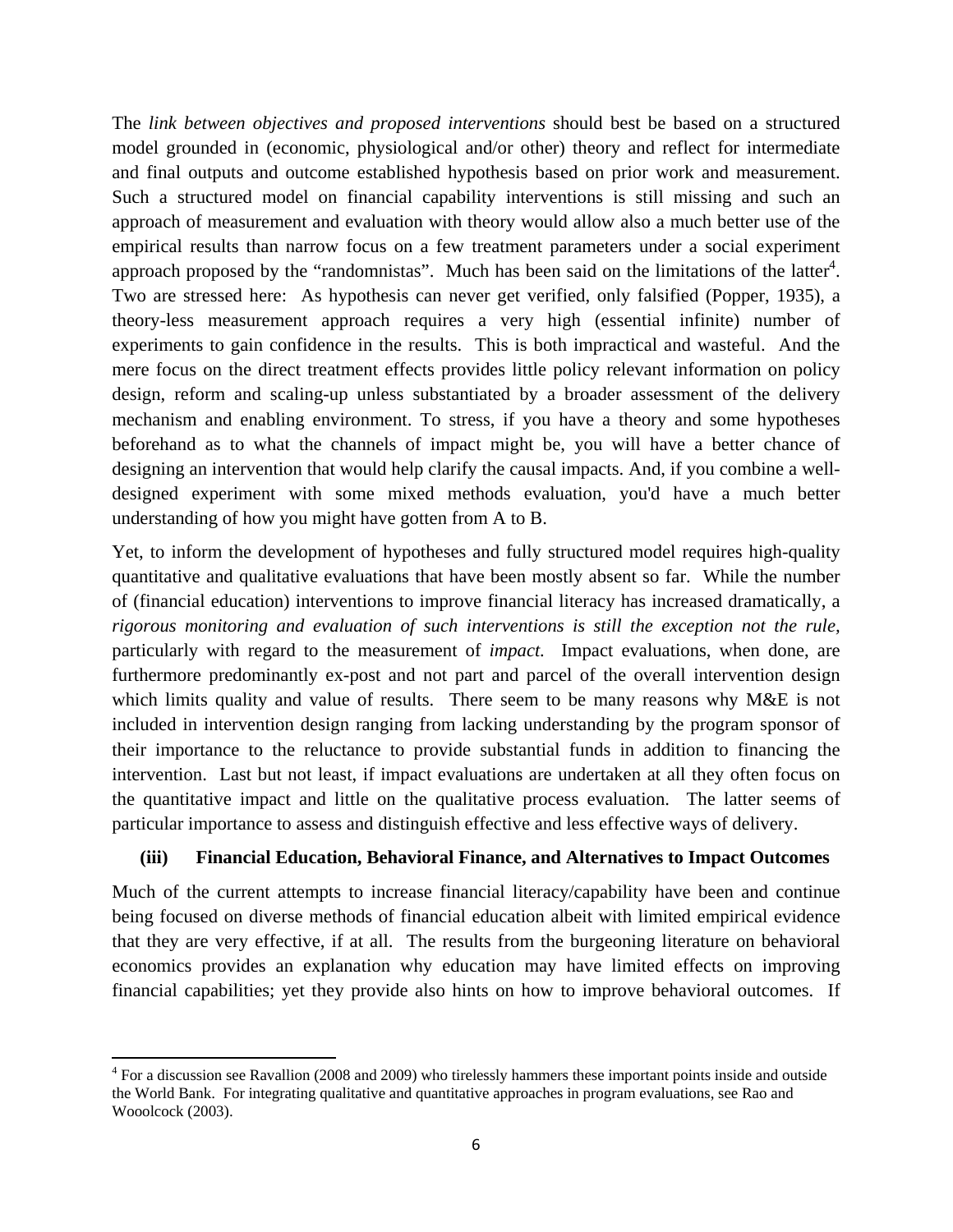both were to largely fail, at least for critical groups, other measures would need to be explored and tested.

*The limited empirical evidence does not lend strong support that financial education is effective*, i.e. that it has documented and consistent positive impact on financial knowledge and/or behavior. Most international reviews of the sparse evidence come to similar conclusion as Akinson (2008, p. 5): "there is little in the way of robust evidence to show the overall effect of financial training"<sup>5</sup>. This conclusion is valid across different types of intervention from more academic training in schools to more ad-hoc training at the work place. They are also broadly echoed by the few evaluations in poorer countries mostly undertaken around microfinance projects. This lack of evidence is no proof that financial education never works and never will but to claim from a few significant coefficients of a few studies that it works is clearly wrong. This unsatisfactory situation may be due to a small size of available studies, inappropriately chosen results indicators, data and estimation issues, little attention to type and quality of the delivery mechanism, lack of control group, predominance of ex-post evaluations, etc. But this calls for caution and not pushing for more of the same until better evidence is at hand as well as the need for more and rigorous impact evaluations that are part and parcel of overall program design.

Of course, there is also the *possibility that financial education may actually do very little for financial capability*, at least for main aspects such as planning ahead. While good school-type financial education may be effective to increase financial knowledge and linked with hands-on training actually improve financial skills, there may be no impact on attitude even less on behavior. Attitude issues may be predominantly linked to lacking trust in financial institutions (in some countries) or encrusted cultural norms that may need interventions outside financial education to be addressed. And even if attitude issues can be overcome by financial education, and a desire to, say, plan their finances is instilled in consumers, there may be powerful other impediments to change behavior to follow through with the saving plan. The literature of behavioral finance provides many examples of cognitive biases with regard to attitude as well behavior such as procrastination, regret and loss aversion, mental accounting, status quo and informal overload<sup>6</sup>. This has let some authors to question the role of financial education to enhance financial capabilities and to claim that psychology not knowledge may be the main driver of what people actually do (e.g. Willis 2008, de Meza et al, 2008).

If this were to be broadly true, then the *types of interventions to improve behavioral outcomes would need to be revised* and those innovations could be guided by results of behavioral finance and the broader field of psychology.<sup>7</sup> And partly this is already happening. For example, the lack of planning and following through for retirement saving has let to changing the default

 $<sup>5</sup>$  For other recent reviews on the effectiveness of financial education see Orton (2007), Atkinson (2008), Mundy</sup> (2009), O'Connell (2009).

 $6$  For a recent and excellent survey on psychology and economics, see DellaVigna (2009).

 $<sup>7</sup>$  For reviews and suggestions of how to use behavioral economics/economic psychology to make financial</sup> education more effective, see De Mello Ferreira (2010) and Yoong (2010).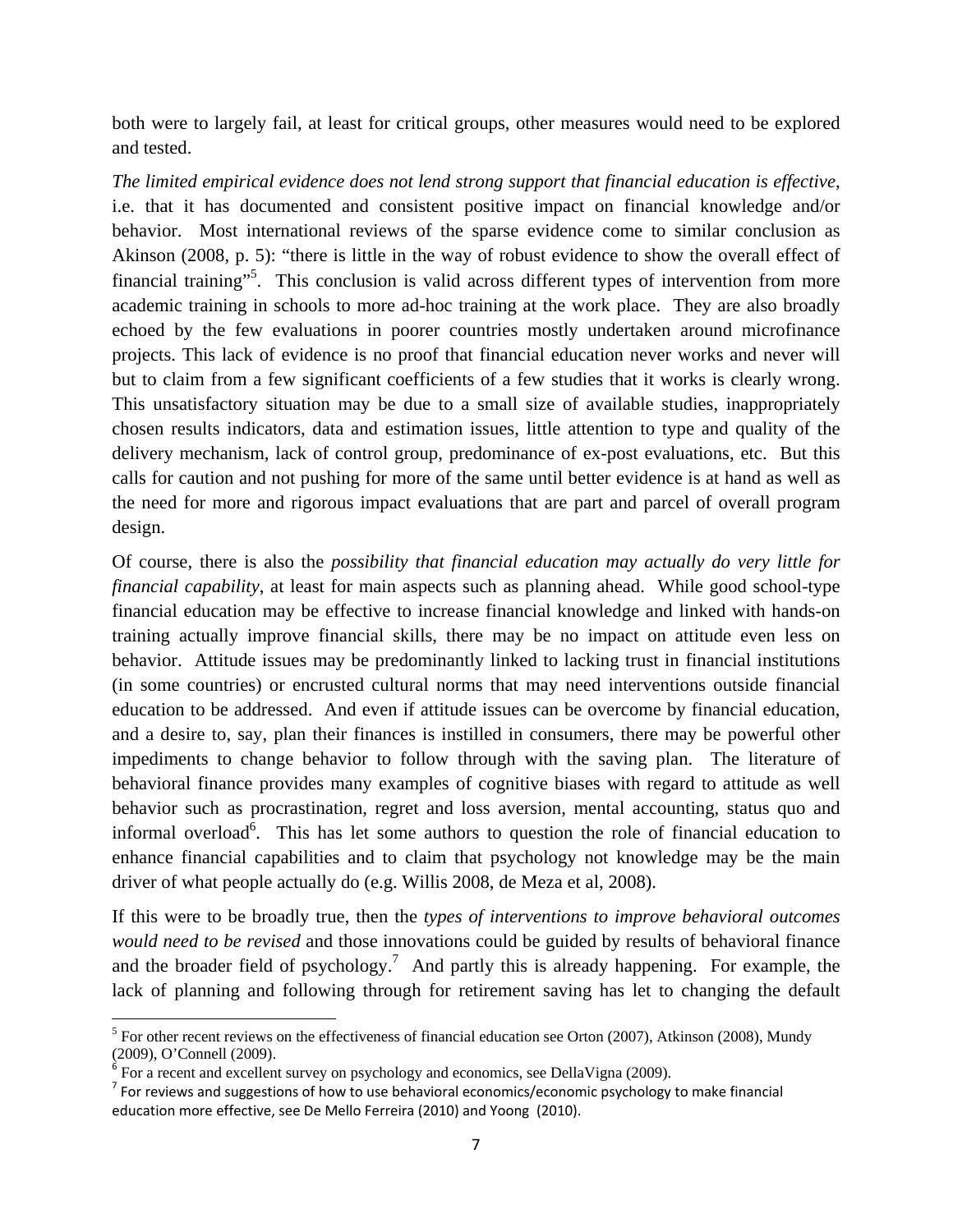option in private (such as US) and public pension plans (New Zealand and soon UK) using inertia and the status quo bias to overcome behavioral shortcomings. Information overload that creates indecision can be addressed by reducing the number of options, such as the number of pension funds to choose from. More broadly, the design of the (financial) choice environment can be adjusted to "nudge" individuals toward desired behaviors while keeping their decision autonomy (Thaler and Sunstein, 2008). But also more direct approaches to change behavior are gaining importance. Social marketing for health issues (HIV-AIDS) and road safety (seat belts) is claimed to have been successful to change behavior without going through the knowledgebased cognitive route. There are out-of-date examples from some Central European countries that saving behavior was reportedly positively influenced by the then World Saving Day on October 31 every year, the related information campaign in schools, and the peer pressure to have your money pig full when you bring it to the school and then savings bank this very day. Current examples of an attempt to directly influence financial attitude and behavior are "edutainment" interventions with key messages on behavior delivered in TV soaps, TV clips, or street theatre $8$ . To my knowledge so far none of them have been subject to rigorous impact evaluation but two are in preparation (TV soap in Kenya and radio soap in South Africa, both financed under the Financial Education Fund). Empirical knowledge for a broader set of interventions would be important to understand the binding constraints for behavior change and the trade-offs between the alternative interventions. If these interventions were to fail to improve desired behavior, at least for main sub-groups, this would call for other public policy interventions, including much more hands-on consumer protection.

**Summing-up:** The recent experience in high-income countries provides rich, albeit incomplete, material to guide the introduction of financial literacy policies and programs in low and middle income world. It provides critical leads and lessons on how to proceed, including the need for clear objectives, focus on measurement, and experimentation in interventions. But it needs adaptation for low-income communities in low- and middle-income countries.

### **3. The Background for Financial Literacy in Low- and Middle Income Countries**

The last few years have also seen a rising interest in financial literacy issues in both low and middle income countries (LICs and MICs in World Bank terminology). This can be documented by the number of countries that have started financial literacy initiatives (see OECD Financial Gateway website), by the number of conferences and workshops held on the topics and the rising number of countries participating, and by specific initiatives of BRICS countries as well as regional initiatives for low-income countries. The latter includes the Partnership on Making Finance Work for Africa established in 2008 that includes a focus on financial capability, and the related September 2009 Accra conference that brought together over 200 participants from most

<sup>8</sup> There are a few empirical studies that show an impact of TV soaps on behavior, such as fertility and divorces (see, e.g. Cong-Duryea-La Ferrara, 2008 and Chong and La Ferrara, 2008) but they do not qualify as measuring the impact of a purposeful message on behavioral outcomes.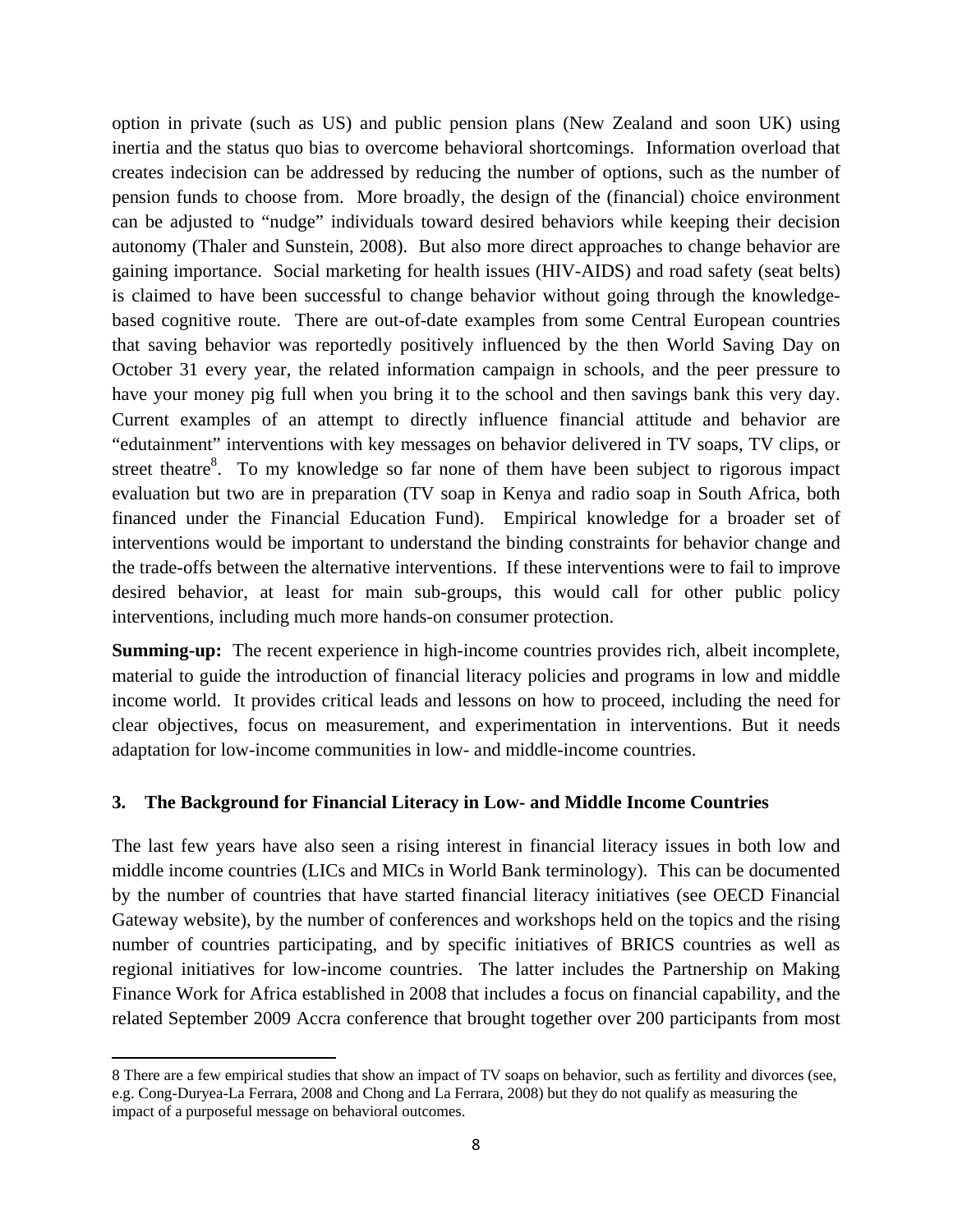African countries on the issue of financial capability and consumer protection<sup>9</sup>. This rising interest in financial literacy in the less-affluent part of the world has many different motivations of which a 3 may stick out: Concerns with the perceived low level of financial capability; concerns with the low level of financial access or use; and the recognition that finance is a critical element for innovation and growth.

This section outlines common and idiosyncratic characteristics of LICs and MICs that will be important to consider when measuring the level of financial literacy and designing interventions how to raise it, starting out with a definition of those countries and their common relevant characteristics (compared to high income countries – HICs).

## **(i) Definition of LICs and MICs and Common Relevant Characteristics**

The World Bank's definition of low and middle income countries is related to their access to financial services of the World Bank Group that is linked to income thresholds measured in gross national income (GNI) per capita. LICs are countries with GNI per capita below some US\$ 1,100 that makes them eligible for grants and subsidized loans under the International Development Agency - IDA (the soft lending arm of the World Bank Group). MICs are countries with a per capita GNI between US\$1,100 and slightly above US\$ 10,000 who can access loans under the terms of the International Bank for Reconstruction and Development – IBRD (the market-based lending arm). While these limits are admittedly somewhat arbitrary they broadly reflect the financial needs and opportunities such as the access (or their lack of) to the international capital market.

LICs share a number of common characteristics that are relevant for the purpose of financial capability, its measurement, and the design of financial literacy policies and interventions. Five interrelated characteristics seem of particular relevance: Access, poverty, rural, informality, and risk management.

*Access* to financial services in LICs is very limited for a very large share of the population. If measured as the percent of households that have an account in a financial institution, the distribution of account use in Figure 1 matches very much the distribution between LICs, MICs and HICs. In most LICs account use is 20 percent and below while it is 80 percent above for HICs, with MICs somewhere in between. These figures are likely to overstate the account use by individuals as households are considered. From a measurement point of view it is difficult to differentiate financial capability from financial access or use as all are interrelated but not the same. In a high-income country there is rather less overlap between the people who are financially excluded (who tend to be small in number and concentrated among those on low incomes) and those with low levels of financial capability (who are more numerous and span all income levels). In a low-income country, where the majority of the population makes no use of formal financial services, the overlap is far greater and low financial capability (in terms of awareness of financial services provision) often constrains demand.

 <sup>9</sup> See the web-site for further information: www.mfw4a.org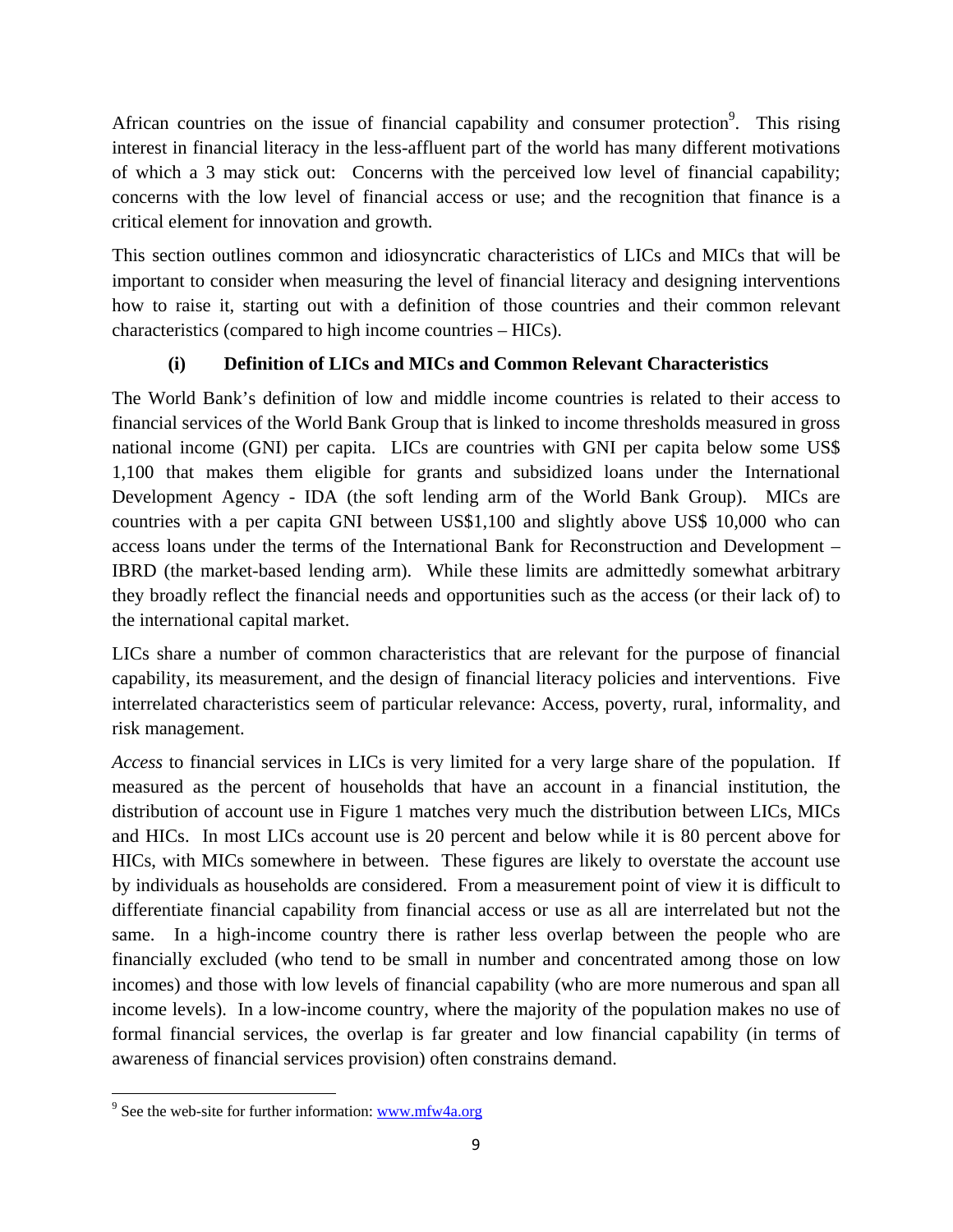**Figure 1: Financial Access Map: Percent of Households with an Account in a Financial Institution** 



Source: World Bank (2008)

*Poverty:* LICs not only have a lower income per capita but mostly also a much larger share of poor in the population, whether measured as absolute poverty (e.g. those living on below 1 or 2 dollars a day) or as relative poverty (e.g. share of individuals having, say, less than 60 percent of the median income) as income inequality is typically also higher. Absolute poverty induces special behavior as physical survival takes priority. Such a behavior is often akin to that of lacking financial capability albeit the individual may behave differently if not poor.

*Rural:* Most of the population in LICs live in rural and often sparely populated areas with limited exposure to financial institutions and products; more limited cash needs; assets predominantly in land, cattle, seeds or gold; and living in larger families and tight knit communities. This creates special behavior for planning and saving that may be insufficiently appreciated if behavioral outcomes are assessed only in monetary terms.

*Informality* is the vastly dominant form of "employment" in LICs where formal employment (i.e. with labor contract or licensed, and paying social security contributions and income taxes) is restricted to very small share of the population (often 10 percent or less) and the large majority has the status of working on their own account. As a result managing money and other resources for large part of the population means managing jointly the accounts of a consumer and a microbusiness.

*Risks:* LICs are characterized by high level of natural, security, economic and other risks with limited access to formal (public and private) risk management instruments under in any case incomplete financial markets and limited social transfer programs. Their risk hit list is dominated by risks related to agricultural production and health that are managed by informal risk management arrangements (family, community). Hence, short-term weather and other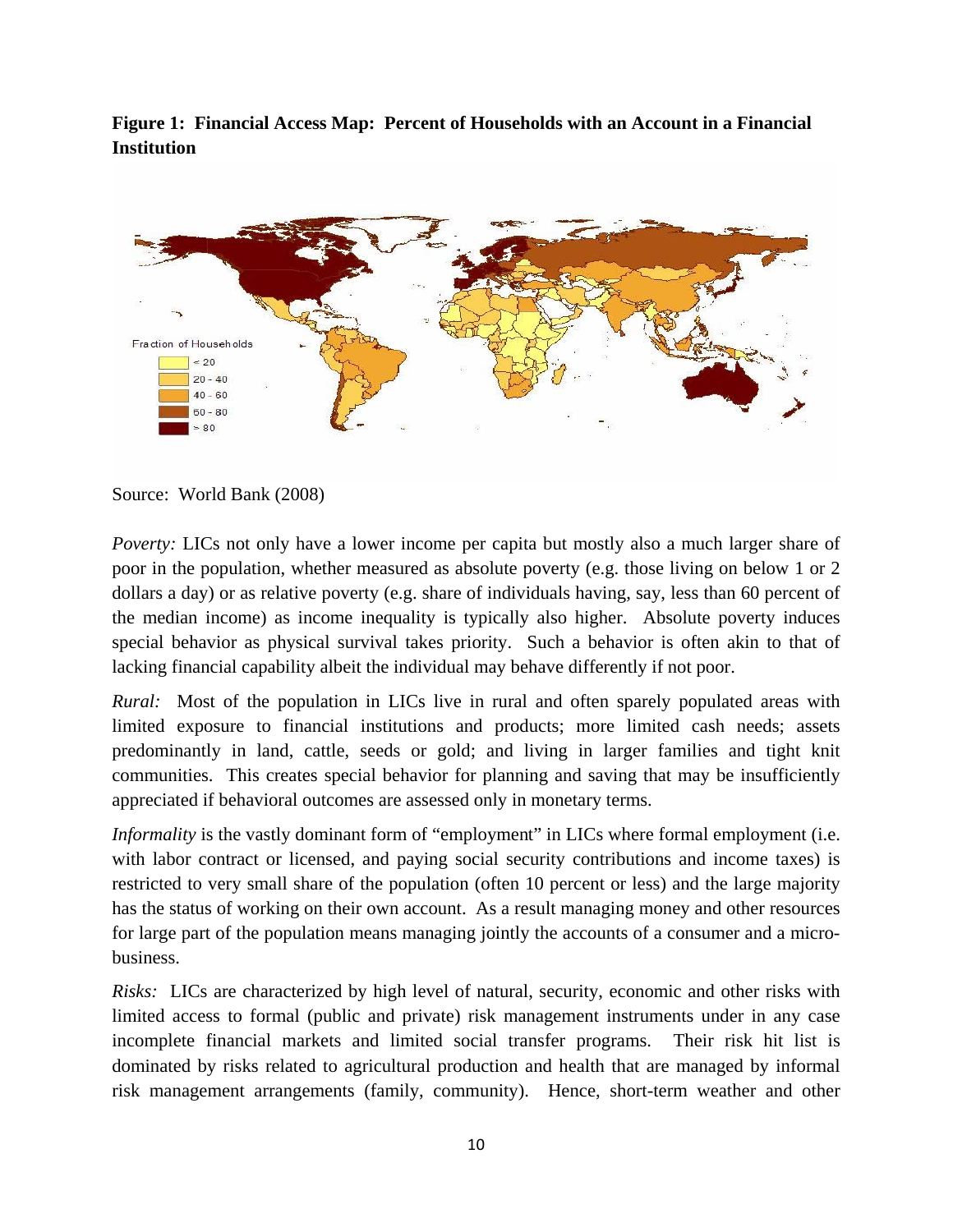insurances, where they exist, are of primary interest. As short-term risks dominate, long-term planning and saving, e.g. for retirement, is not a priority for most individuals. Hence such a behavior does not necessarily signal lacking financial capability or even myopia; it is rational<sup>10</sup>.

These characteristics are bound to influence the priorities of policy makers with regard to the objectives of financial literacy programs and the target groups, the way individuals behave "financially" and how they will react to interventions to change their behavior, and how financial capability can be measured. In addition, LICs exhibit other and more idiosyncratic characteristics that may differ in importance across countries and regions but are likely to influence measurement of financial capability and the working of capability improvement interventions (discussed below).



**Figure 2: Regional Variation of Percent of Households with an Account** 

MICs can be described as countries that share the characteristics of both LICS and HICs, but exhibit higher heterogeneity. Hence part of the population in a MIC will exhibit characteristics and financial behavior as in an LIC, others will be much closer to HIC. An indication for such a mixed situation is given in Figure 2 that presents the regional variation of account holding between the 25th and 75<sup>th</sup> percentile. Such a variation is very small in Sub-Saharan Africa that consists essentially of LICs; it is much larger in the (World Bank) region of [Central and Eastern] Europe and Central Asia that consists mainly of MICs that are furthermore countries emerging from economic transition with specific issues of their own (such as low financial market development given their income level). This needs to be taken into account when measuring financial capability and designing interventions. Such issues exist to a more limited extent also in HIC with a presence of ethnic minorities and other subgroups.

Source: Honohan (2006)

<sup>&</sup>lt;sup>10</sup> For a presentation of the Social Risk Management framework and its implication, see Holzmann and Jorgenson (2001).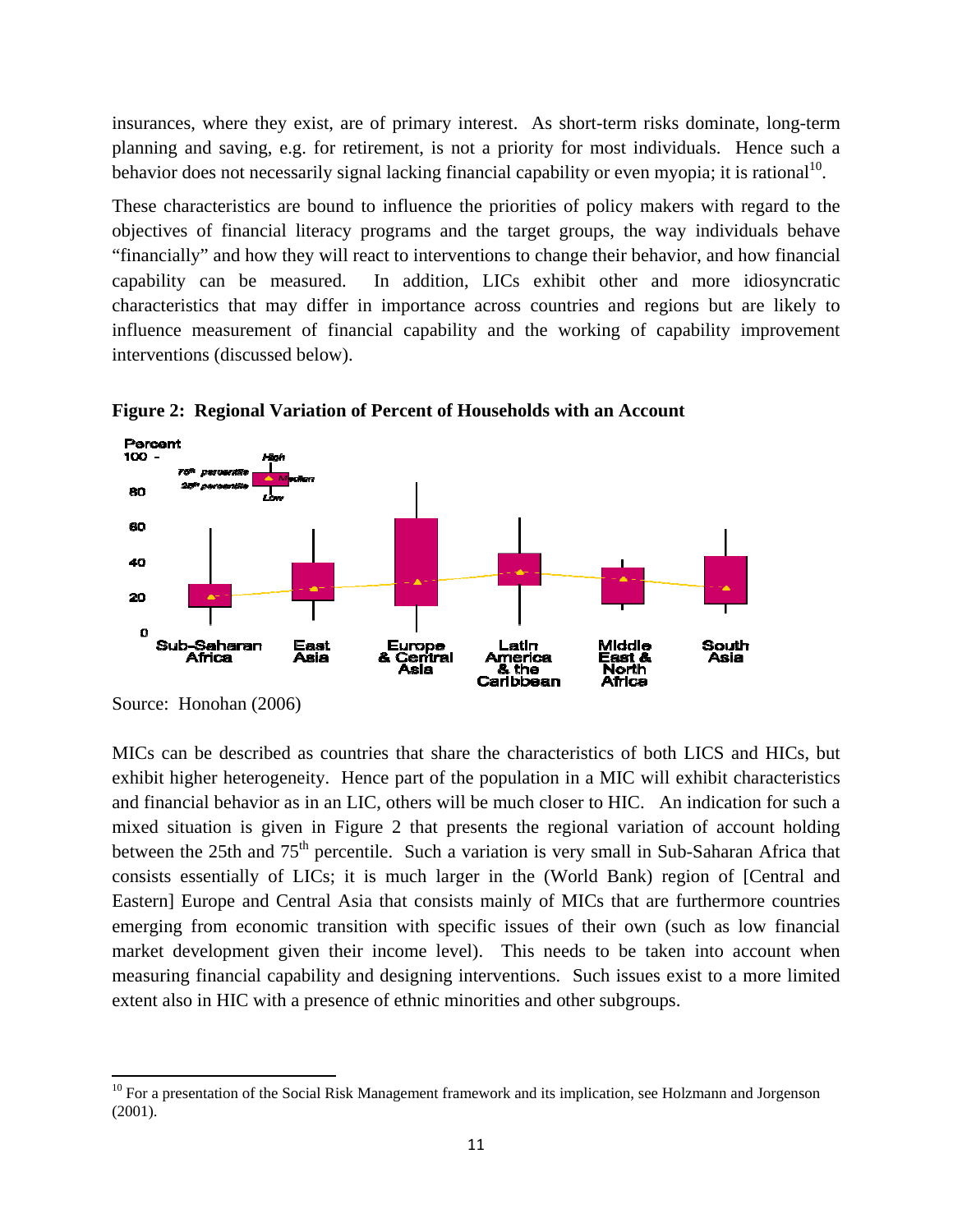### **(ii) Idiosyncratic characteristics that may matter**

Beside these common characteristics there are a number of more idiosyncratic characteristics that will influence the why and the what, for whom, and the how of financial literacy programs, in particular in LICs. The following list is not exhaustive but demonstrative.

Why and what: While policy statements on the objectives of financial literacy in LICs often mirror that of MICs and HICs (or have been copied from there) a common objective of financial literacy is to facilitate and increase access to financial services, if only the most basic one (i.e. bank account). Two other objectives have some commonality albeit with different emphasis in these countries: Basic business education and over-indebtedness.

*Basic business education:* As most individuals are own account workers, as mentioned above, their financial account management typically mixes money management of consumer and business with, at times, detrimental effects for both. Hence the frequent request of financial capability program to strengthen basic business education. However, how to define, measure, and separate this from the financial capability of this very consumer?

*Over-indebtedness:* A specific overriding concern in many but not all LICs is the level of debt of major subgroups of the population with formal and informal lenders. This indebtedness is linked, as in HICs, to low level of financial capability and poverty but may also reflect, at times, cultural issues that have been little explored.

*Avoiding scams and unscrupulous providers:* In some countries the regulation of financial services and consumer protection legislation is rudimentary and can put consumers at risk of scams and unscrupulous (if not criminal) providers of financial services. A poorly regulated formal financial services sector can also undermine consumer confidence in and use of their services.

**For whom:** As few national financial literacy (not capability) surveys have been undertaken in LICs (and MICs) the key target groups are not yet appropriately identified. What emerged from other surveys and studies is that gender may require a special focus and treatment in capability surveys as well as education and other intervention programs. In some regions and countries gender specific differentiation with regard to financial decision seems to take place that range from largely an exclusion of women from key budgeting and planning decisions to women largely running the business, day-to-day budget as well as precautionary saving budget.

**How to do it:** There are various indications that financial capability surveys and interventions in LICs will have to take account of country specificities both with regard to the content domain as well as the delivery mechanism. Here are a few examples:

*Event specific interventions:* In many countries remittances play a major role for household resources; this may affect the measurement financial capability as well as creating a teachable moment. Similarly, Conditional Cash Transfers are gaining importance on both LICs and MICs with similar challenges as well as opportunities.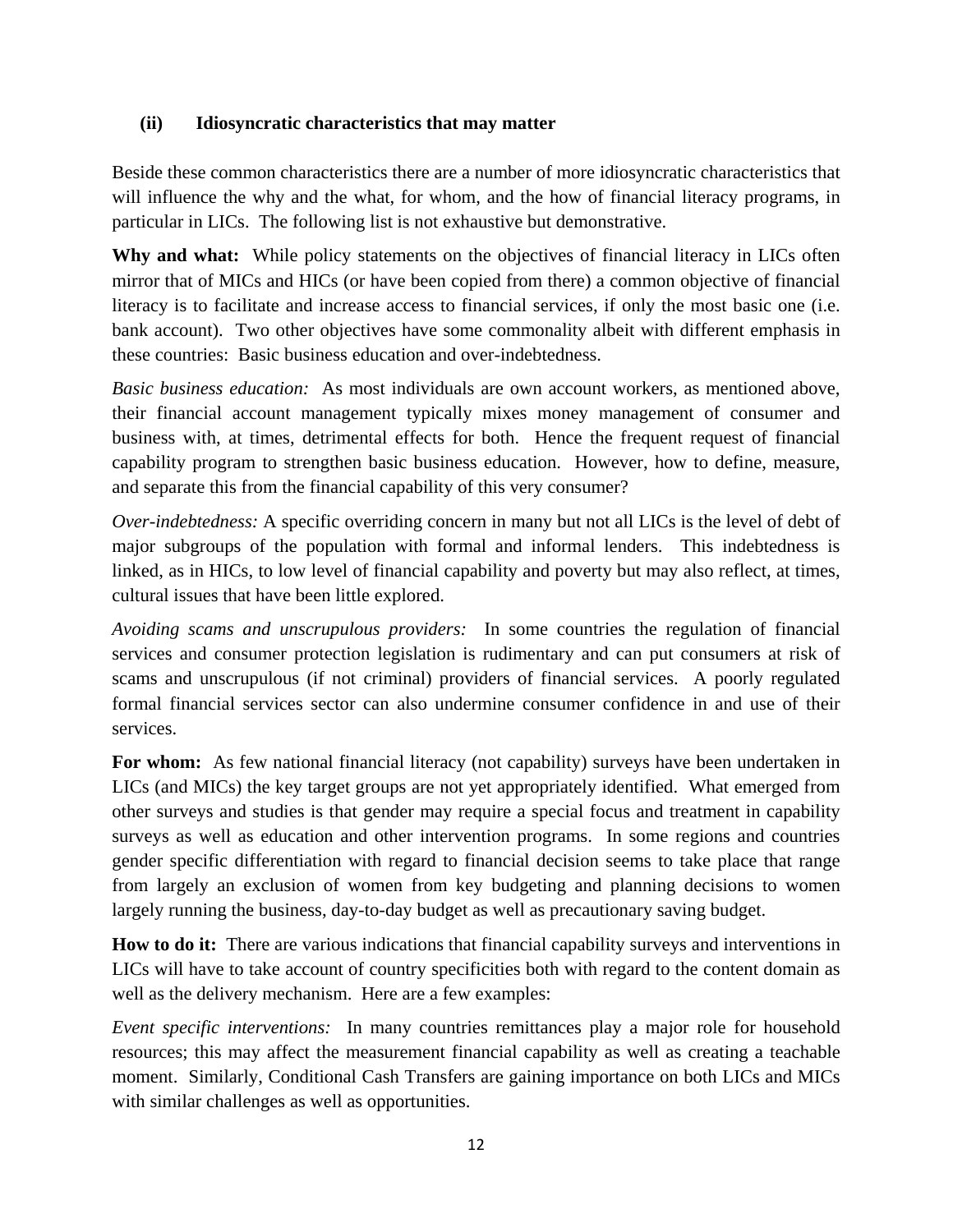*Financial access:* Microfinance has gained importance in many LICs and MICs that may influence financial behavior and has been used already for financial education. Similarly, mobile phones are becoming a primary instrument to provide financial access, in particular to the very poor, and create opportunities for financial education.

*Providers of financial education:* The life in most LICs is still structured around a tight knit community and trusted persons. This is likely to influence financial decisions but can also be an opportunity to provide information as well as help change financial behavior.

**Cultural differences:** Last but not least some striking cultural norms may explain some of the differences in saving behavior (and measured differences in financial capabilities). For example, in many African societies till today is it difficult to keep liquid resources away from the demands of the extended family. There are good (historic) economic and anthropological explanations for such requests of sharing available resources (see, for example, Platteau, 1996). But it leads to low holding of liquid assets in cash or accounts and preferences for illiquid assets for medium and longer-term needs. This will impact the measured financial capability but financial education may do little to make this behavior go it away.

**Summing-up:** LICs and MICs exhibit numerous common and idiosyncratic characteristics that will influence financial behavior differently from HICs with a bearing on how to measure financial capability and on the effectiveness of financial education and alternative interventions.

## **4. Developing Instruments to Measure Financial Capability and the Effectiveness of Interventions in LICs and MICs – The Work Program under the Trust Fund of the Russian Federation**

The prior two section served to motivate some of the thinking that is behind the work program under the World Bank administered Trust Fund (TF) on Financial Literacy and Education sponsored by the Russian Federation. The origins of the TF are linked to the Russian G8 presidency of 2006 in which financial literacy and education was introduced as an important topic in the Pre—Summit Statement by the G8 Ministers of Finance (St. Petersburg, June 9-10,  $2006$ <sup>11</sup> and the events included an OECD-organized conference on the topic in Moscow in December 2006 with broad international participation. The topic is close to the domestic policy agenda of Russia as financial literacy of the population is considered much too low but crucial for its economic development. A Russia-World Bank project on financial literacy and education is under preparation and will start later in 2010.

  $11$  "6. We acknowledge the importance of better financial education and literacy for improving the ability of people to use financial services and to make effective decisions with respect to their present and future welfare. We welcome the ongoing work in the OECD on the Financial Education Project and call for further development of financial literacy guidelines based on best practices…We call on the IFIs and other donors to support best practices in financial access programs and to improve coverage, accuracy and comparability of data on financial access and financial sector performance. We encourage efforts at the country level to remove obstacles preventing access to financial services, including lowering the costs of remittances."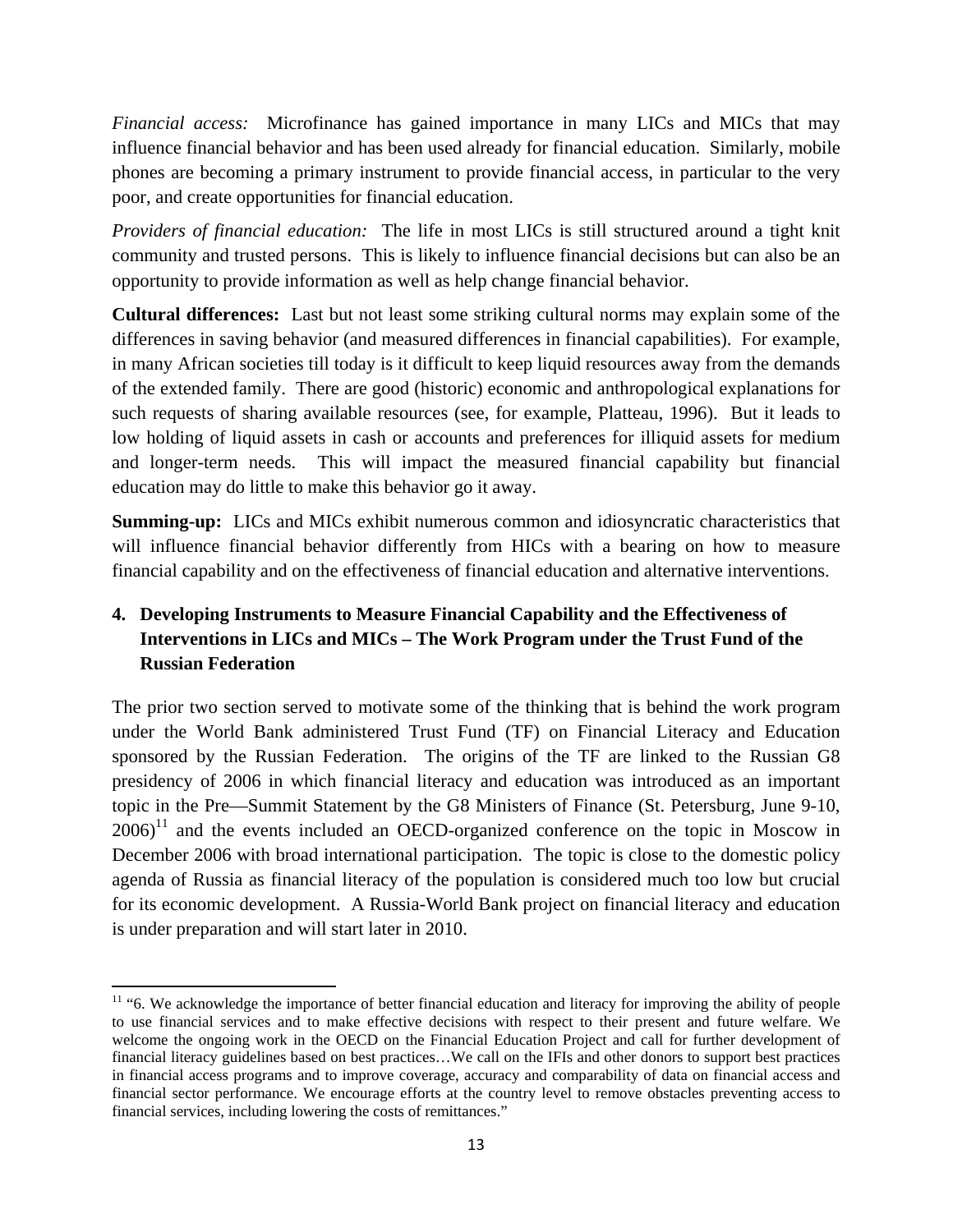Discussions with Russian government officials during the Moscow conference led to the idea and proposal for a TF that should assist in the implementation of the Summit Statement; the TF was established in October 2008. The TF will finance joint and individual work programs of OECD and World Bank with a total amount of \$ 15 million over 3 years and cover 6 main activities: (1) The Review of Current Status of Financial Literacy and Financial Education Programs to inform the Development of Methodologies for Measurement and Evaluation; (2) Development of Standard Methodologies for the Assessment of Financial Literacy, Knowledge and Skills and the Measurement of the Impact and Outcomes of Education Programs; (3) Development of Standards, Criteria and Guidelines for Financial Literacy Improvement Programs and the Design and Operation of Outreach and Education Programs; (4) Testing and Evaluating the Measurement of Financial Literacy and Effectiveness of Education Programs; (5) Capacity Building (in LICs and MICs); (6) and Knowledge Dissemination. Altogether, the results of the work program should enable LICs and MICs to develop better informed national strategies on financial literacy and education. Financing such trust-funded work for the benefit of developing countries is in line with the move of Russia from a World Bank client to a donor country and her stronger engagement in development policy.

This Section will focus on and outline 2 key activities of the World Bank-led work program under implementation, namely (i) the development of methodologies and an operational instrument to measure financial capability in LICs and MICs that makes the results comparable across time and space, and (ii) the development of methodologies and operational instruments to better assess the effectiveness of financial education and other interventions to improve financial capability<sup>12</sup>. The preparation of this work program was guided by two workshops – a prepworkshop with a small group of experts in January 2009 in Vienna and a larger workshop in November 2009 in Washington, DC for which a broad spectrum of experts across different fields and countries were invited.

### (i) **Assessing Financial Capability in Low and Middle Income Countries**

The ultimate objective of this work program is to provide a (free) operational instrument (or toolkit) for LICs and MICs that has been country-tested to allow them to implement national capability surveys that deliver results which are comparable across time and space. To this end, the critical initial question for the development of such a tested methodology was if it should start anew or rely on existing approaches. The discussion in the prior sections suggests that LICs and MICS have many specific characteristics so that a direct application of an existing survey methodology that was developed for HICs may not lead to the best results. While existing

  $12$  This work program is developed und undertaken under my conceptual leadership with Richard Hinz as the World Bank task team leader and TF responsible, a team of Bank staff (Mattias Lundberg, Florentina Mulaj, Valeria Perotti, Kinnon Scott) and members of an Expert Advisory Group, and with Prof. Elaine Kempson in the role of lead consultant for both the survey as well as the M&E work program. All are working under the overall guidance by the World Bank TF Steering Committee. Much of the toolkit developments and country work will be outsourced through competitive pilots.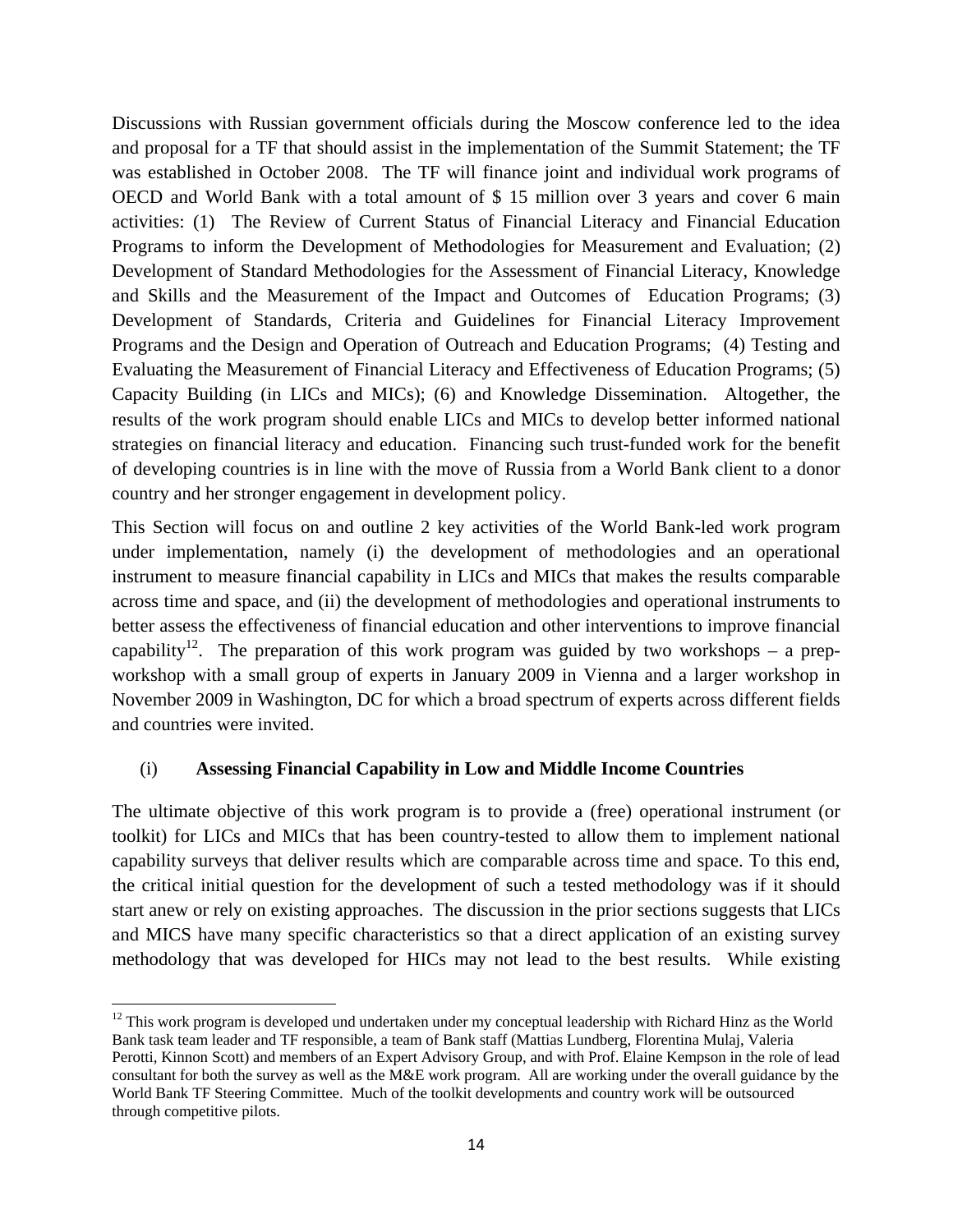surveys for LICs and MICs (e.g. for Kenya and Russia) provide interesting leads they do not offer a fully developed methodology to build on. But building from scratch a new approach is resource and time intensive and the resources so spent limit the number of country pilots for a comprehensive testing. On the other hand the FSA methodology applied in the UK and a few other countries proposes content domains that are having universal appeal while being open to adjustments in domains, questions and coding. For this reason is was decided to use the FSA approach as the starting point and think about a process how best to adjust it to the circumstances of LICs and MICs. If feasible, the changes should be such that the resulting financial capability scores in the identified content domains are comparable with HICs.

The process for this adjustment and testing is conceptualized in two stages: Stage 1 explores the domains, questions and coding in 6 plus country pilots. This should result in a common draft survey methodology that is applied in Stage 2 in the same and possibly other countries. In a final 3<sup>rd</sup> Stage the results and lessons from both stages are then translated into the operational instrument, published and become available as public good.

Stage 1: Exploring domains, questions and coding in at least 6 country pilots. Under the process for Stage 1 interested country teams apply (through a World Bank Task Team Leader) to participate in the pilots<sup>13</sup>. In return the country team receives co-financing for the development work as well as full technical support by the TF team (including the Expert Advisory Group). The country selection is done by the quality of proposal and research team, and strives for a diversification across income levels and regions. 16 applications covering 18 countries were received of which 6 applications covering 8 countries (of which 3 low-income) from 3 regions (Latin America, Sub-Saharan Africa, and East Asia) were selected.

The selected country teams are invited to a first workshop that guides the implementation of at least 6 focus groups in each country (with people of different ages, occupations, locations, etc). The work of the focus groups should help identify or validate the critical content domains of what constitutes financial capability in a low and middle income environment with focus on lowincome groups differentiated by ages, location, occupation, etc. Some of the selected country teams have already undertaken preparatory work on questionnaires based on the FSA approach, others have used related but different approaches (e.g. based on  $\text{FinScope}^{14}$ ). This should allow for mutual learning. The goal is to arrive at a common framework while allowing for some country-specific deviations.

The results of the focus groups are then presented by each country at a second workshop and compared across countries. The result will help the preparation of guidelines for the following at least 30 in-depth interviews in each country. These interviews should develop appropriate

<sup>&</sup>lt;sup>13</sup> For more details on the TOR, see http://go.worldbank.org/8XW9MOO7G0

<sup>&</sup>lt;sup>14</sup> FinScope, a FinMark Trust initiative for Sub-Saharan Africa, is a nationally representative study of consumers' perceptions on financial services and issues, which creates insight to how consumers source their income and manage their financial lives; see www.finscope.co.za.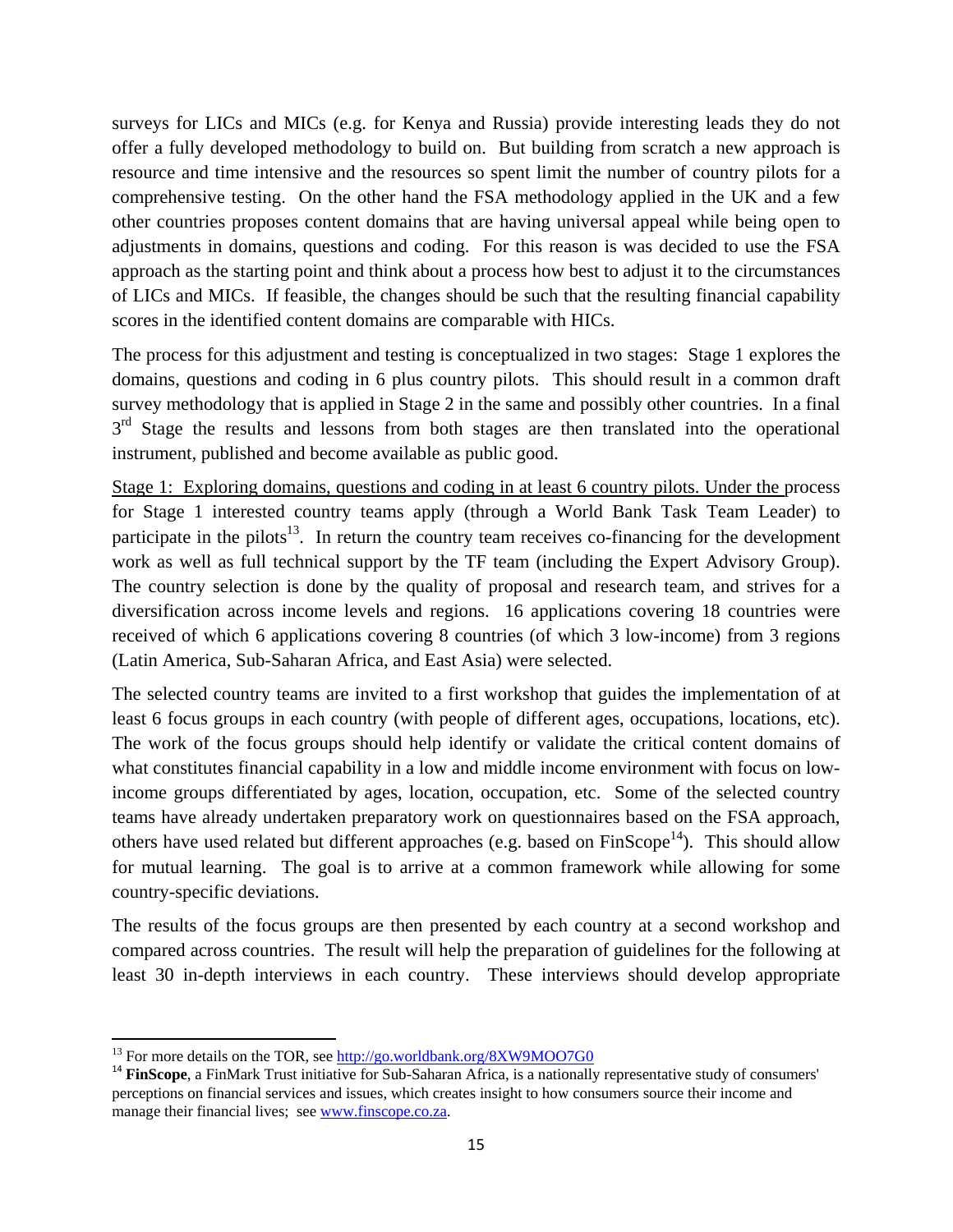survey questions. Again the TF team with members of the expert advisory group will participate and assist the country teams.

The results of the in-depth interviews are presented by the pilot countries at the third and final workshop of Stage 1. These results, comparison across countries, and the support by the TF team will inform the development of core questionnaire modules to be used for surveys at Stage 2. The three workshops with the selected countries are scheduled from September 2010 to early 2011.

### Stage 2: Implementing the draft survey in 6 plus pilot countries

For the implementation of the draft survey both countries that participated in stage 1 and, perhaps, other new pilot countries can apply. It is anticipated that there will be an open window for funding for Stage 2 in late 2010 or early 2011. In return each selected country receives cofinancing of the survey implementation as well as full technical support by the World Bank team (including an external Expert Advisory Group) for survey preparation, scoring work and results presentation.

The survey implementation may be done through stand alone national surveys or through modules that are attached to a larger existing survey providing that the survey methods are consistent with the framework and guidelines developed by the TF team. Surveys to be financed in Stage 2 should cover a nationally representative sample of the adult population contacted through face-to-face interviews and measure financial capability following the framework developed in Stage 1. Surveys should also collect information on basic demographics, economic activity status, current income and wealth of the respondents, and adopt a random sampling strategy. The survey questionnaire needs to include the modules developed as a result of Stage 1, but may include additional topics as required by specific needs in each country.

When the survey data has been collected, experts from the country teams that have collected the data will work with the World Bank expert group to develop a common method of scoring the replies. Country teams are required to provide the World Bank with a detailed report giving the results from the surveys conducted in Stage 2. Guidelines on the format of this report will be developed with the Trust Fund team. In addition, applicants are required to supply digital files (in STATA/SPSS format if possible, or in open-source format otherwise) containing anonymized microdata collected in the interviews.

### Stage 3: Producing the operational survey instrument

The results and lessons from both stages are then translated by the TF team into the operational instrument. To guide this production an international workshops is planned for late 2011 where the country results are discussed and, perhaps, made fully available on the TF website (under completion). Once finalized and published it should become available on the web as a toolkit (and public good).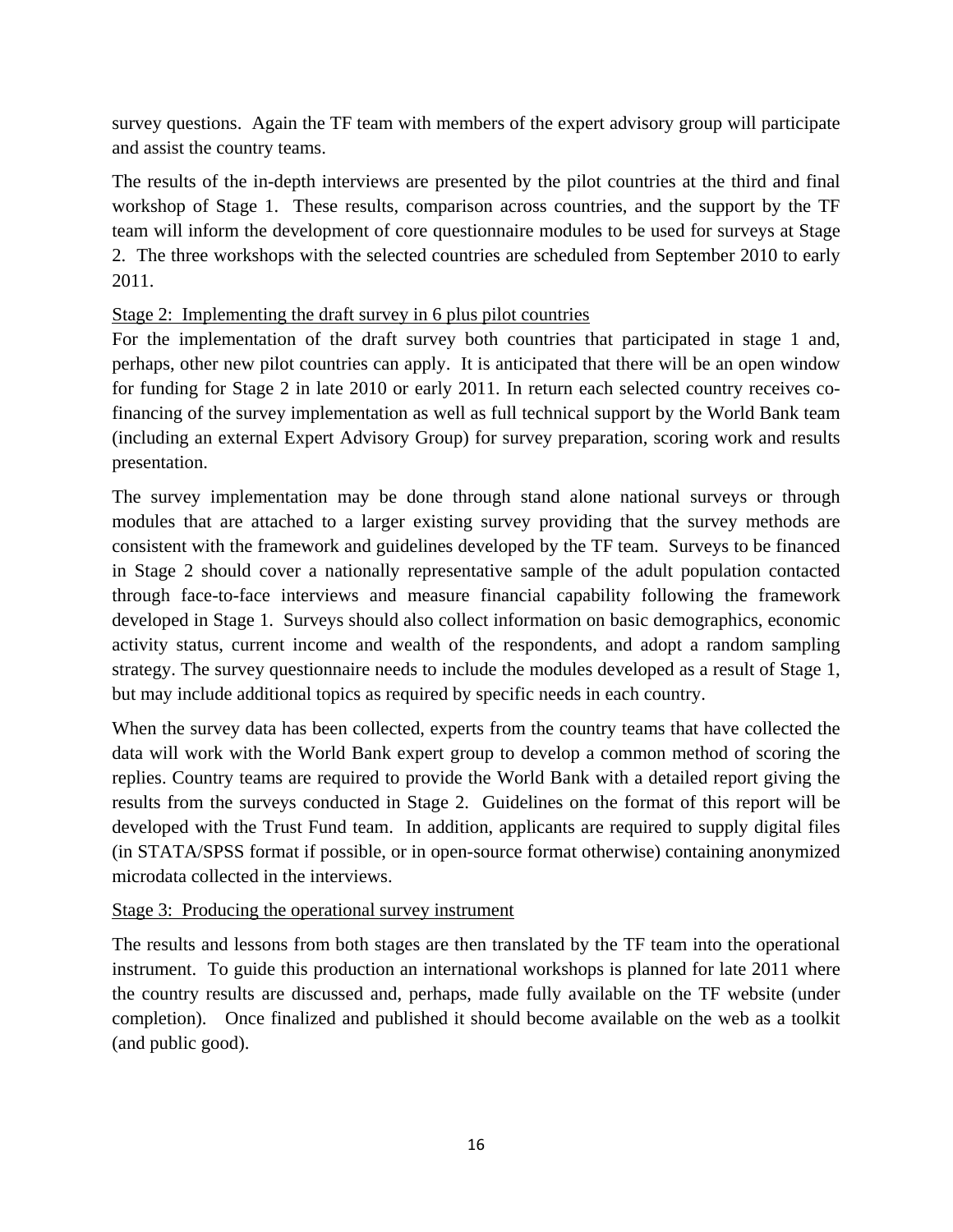### (ii) **Assessing the Effectiveness of Financial Education and similar Interventions**

This part of the work program aims to address key impediments that have characterized the evaluation of financial education programs so far, in particular the low interest by financial education providers in rigorous M&E and the non-comparability of evaluation results even when undertaken. To this end the work program consists of 3 interrelated components: The development of an impact evaluation toolkit for financial education and related interventions; financial support of impact evaluations for country-specific intervention projects; and financing integrated impact evaluations of financial education projects. The ultimate objective is to develop an operational impact evaluation framework with a common results framework, a toolkit for quantitative and qualitative impact evaluation methods, and operational guidelines that can be used to assess the impact of financial education programs and related interventions in LICs and MICs.

### **The development of an M&E toolkit for financial education and related interventions**

Most financial education providers are little aware of the benefits of a rigorous impact evaluation and the list includes government agencies, NGOs, and financial market institutions. Even when they have some sense of the benefits they are often not willing to spend the resources in view of perceived low direct benefits and high externalities. And even if they wanted to spend the resources they cannot turn to a toolkit that outlines the process and options of impact evaluation in an accessible manner. While by now various generic introductions to and toolkits for impact evaluation do exist they do not relate to financial education programs and hence have limited appeal to financial education providers.<sup>15</sup> Having a dedicated toolkit should motivate and empower financial education providers to include rigorous impact evaluation considerations already in the design phase and allow an informed and productive interaction with impact evaluators (from private sector and academia).

To make the toolkit as relevant and operational as possible it will be developed in interaction with the initial round of sponsored country impact evaluations. This interaction should assure a

MIT Poverty Action Lab: http://www.povertyactionlab.org/

Monitoring & Evaluation News: http://www.mande.co.uk

World Bank – Spanish Trust Fund for Impact Evaluation and Results‐based Management in HD sectors: http://web.worldbank.org/WBSITE/EXTERNAL/EXTABOUTUS/ORGANIZATION/EXTHDNETWORK/EXTHDOFFICE/0,,c ontentMDK:22383030~menuPK:6508083~pagePK:64168445~piPK:64168309~theSitePK:5485727,00.html World Bank ‐ Monitoring & Evaluation Capacity Development: http://www.worldbank.org/oed/ecd World Bank‐ The Development Impact Evaluation (DIME) Initiative:

<sup>&</sup>lt;sup>15</sup> For example Pitman, Feinstein and Ingram (2005), Imas and Rist (2009), Khandker, Koolwal, and Samad (2009). Key online resources include:

http://web.worldbank.org/WBSITE/EXTERNAL/EXTDEC/EXTDEVIMPEVAINI/0,,menuPK:3998281~pagePK:64168427 ~piPK:64168435~theSitePK:3998212,00.html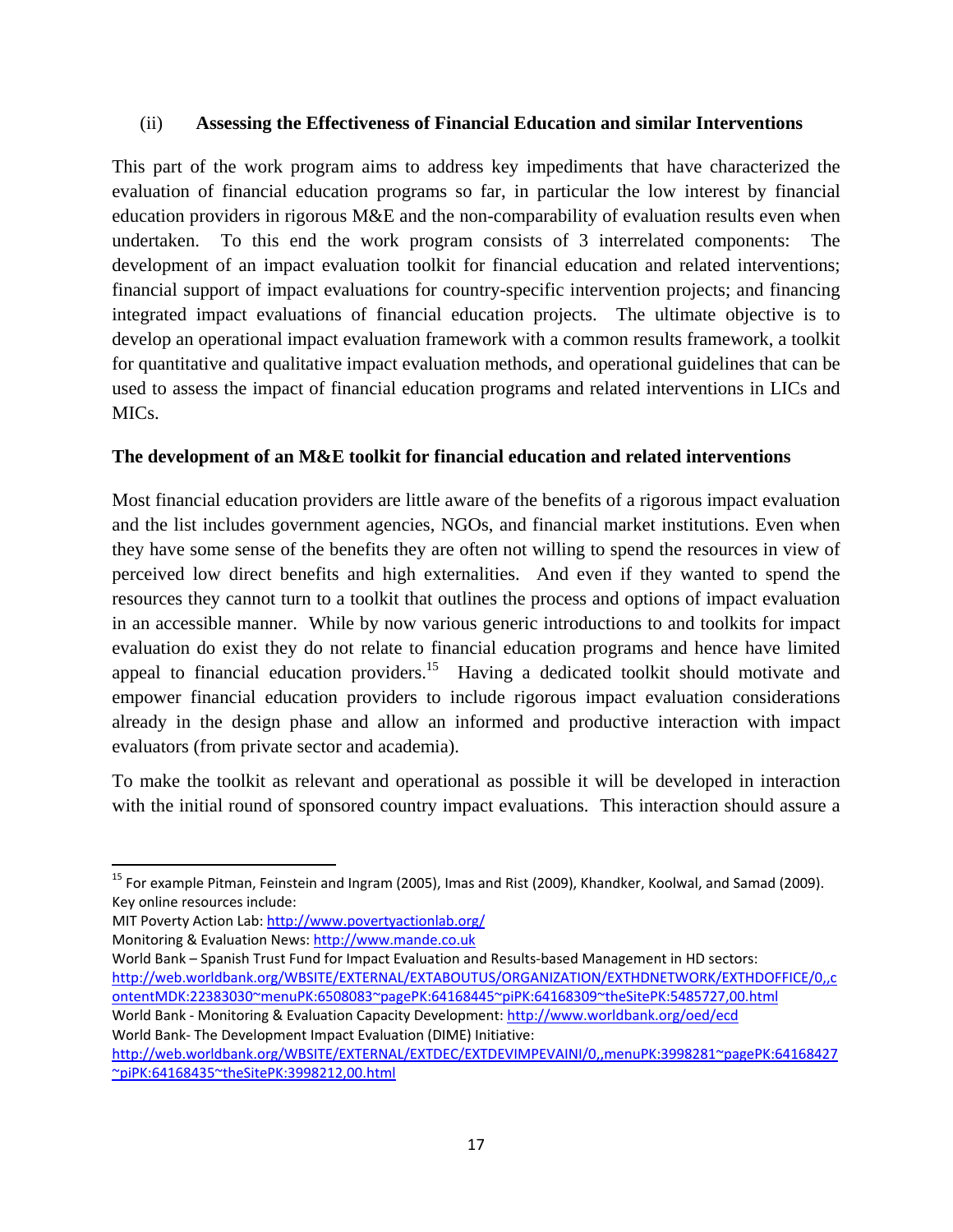mutual learning process as the developers of the toolkit together with the TF team are expected to support the sponsored interventions with expert advice.

The Expression of Interested (EOI) for the development of the impact evaluation toolkit has been posted with deadline of July  $24^{16}$ , and the selected best 3 expressions will be invited to provide a more comprehensive proposal for this toolkit by end-August 2010.

### **Financial support of impact evaluations of country-specific intervention projects**

Financial support for rigorous impact evaluation should help to overcome the traditional resistance by financial education providers to spend money on this and also allow the TF to influence the selection of the evaluated topics and delivery mechanism. There will be two phases for such support.

During the initial phase the support consists in financing the impact evaluations as well as providing expert advice through the TF team (including members of the Expert Advisor Group) and the producers of the M&E toolkit. Such a support in the initial phase is of particular importance for the development of a fully fledged results framework.

Depending on available resources, a new call for proposals is planned to be issued to solicit additional evaluation proposals in early 2011 after the draft toolkit has been developed. Key criteria for successful solicitation will then be to apply the toolkit in the implementation of the impact evaluation.

In order to align the supported impact evaluation with the (adjusted) capability concept, the perceived capability gaps, and the learning about effectiveness of alternative delivery mechanisms, all geared toward the target groups, the selection criteria for the initial phase include:  $17$ 

### Areas of Focus

Topics:

- Day-to-day financial management (personal finance)
- Planning for the long-term (budgeting, savings, investments, retirement, education planning)
- Planning for the unexpected (budgeting, savings, insurance)

# Target groups:

 Low-income consumers in low and middle income countries: school children, people working in the informal economy, farm households, micro-enterprise owners, recipients of government-to-people transfers.

<sup>&</sup>lt;sup>16</sup> For more details on the EOI, see <u>https://wbgeconsult2.worldbank.org/wbgec/index.html</u><br><sup>17</sup> For more details on the TOR, see <u>http://go.worldbank.org/8XW9MOO7G0</u>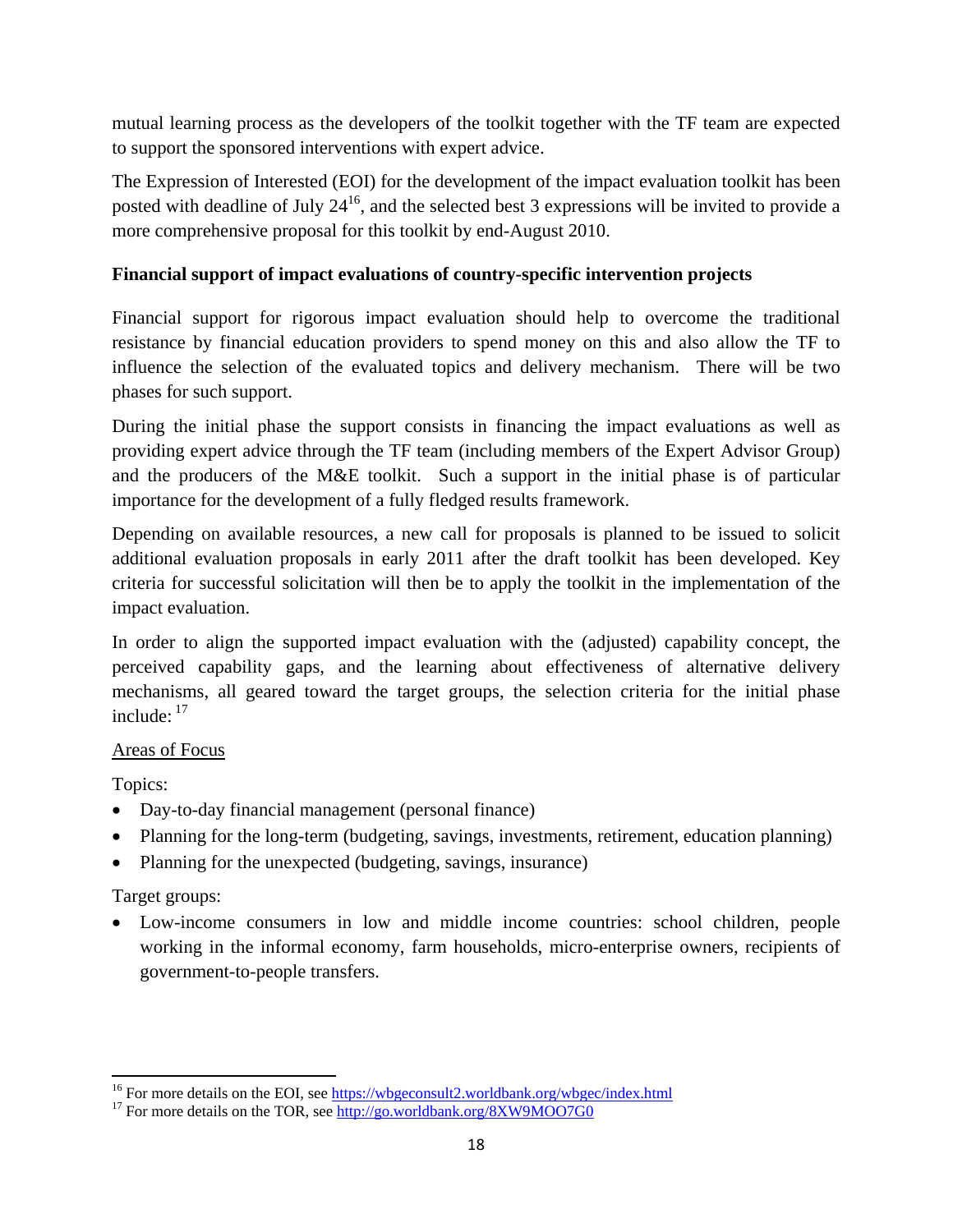Delivery mechanisms:

- Formal financial education (one-to-one and classroom based): targeting school children, people working in informal economy, or generally low-income consumers.
- Social marketing/edutainment: targeting people working in informal economy, generally low-income consumers, including opportunities created by significant life events, such as birth of a new child, death in family, health related problems, etc.
- Financial education for micro-enterprise: targeting people working in informal economy, farm households, or other subgroups representing low-income population.
- Opportunities provided by government-to-people transfers:
	- o Conditional cash transfers (CCTs)
	- o Matching defined contributions (MDC) savings arrangements, and
	- o Other government-to-people transfers

### Scope of Programs

In order to lend better for findings from the funded pilots to be generalized, all projects are expected to:

- measure the effect of financial education programs on knowledge enhancement;
- measure the effect of financial education programs on changing behavior; and
- measure the extent to which the change in behavior improves decision making and enhances the financial well-being of consumers.

### Results Framework

Each project proposal considered for selection and financing needs to plan for a comprehensive results framework, with clearly defined objectives of the intervention and fully developed results chain from the proposed delivery mechanism to the expected outputs, outcomes and impact, with proposed indicators.

### Evaluation Methods

The purpose of the evaluation is to make an assessment of both the delivery mechanisms as well as of the objectives, outcomes and impacts of financial education programs and other promising interventions such as edutainment, social marketing and one-to-one counseling. Therefore, a combination of process evaluation and impact evaluation is expected, including qualitative research methods (in-depth interviews, focus groups, or observation techniques) and quantitative experimental studies.

Each study must determine both causality and attribution. It must be able to show to the most rigorous extent possible whether or not the observed outcomes were likely to have been caused by the intervention being evaluated, and it must be able to control for or otherwise dismiss other possible explanations for the observed outcomes. In addition, the study must strive for external validity. The evaluation must be able to control for unobserved factors that might determine heterogeneity in outcomes. These criteria are conventionally satisfied by the use of experiments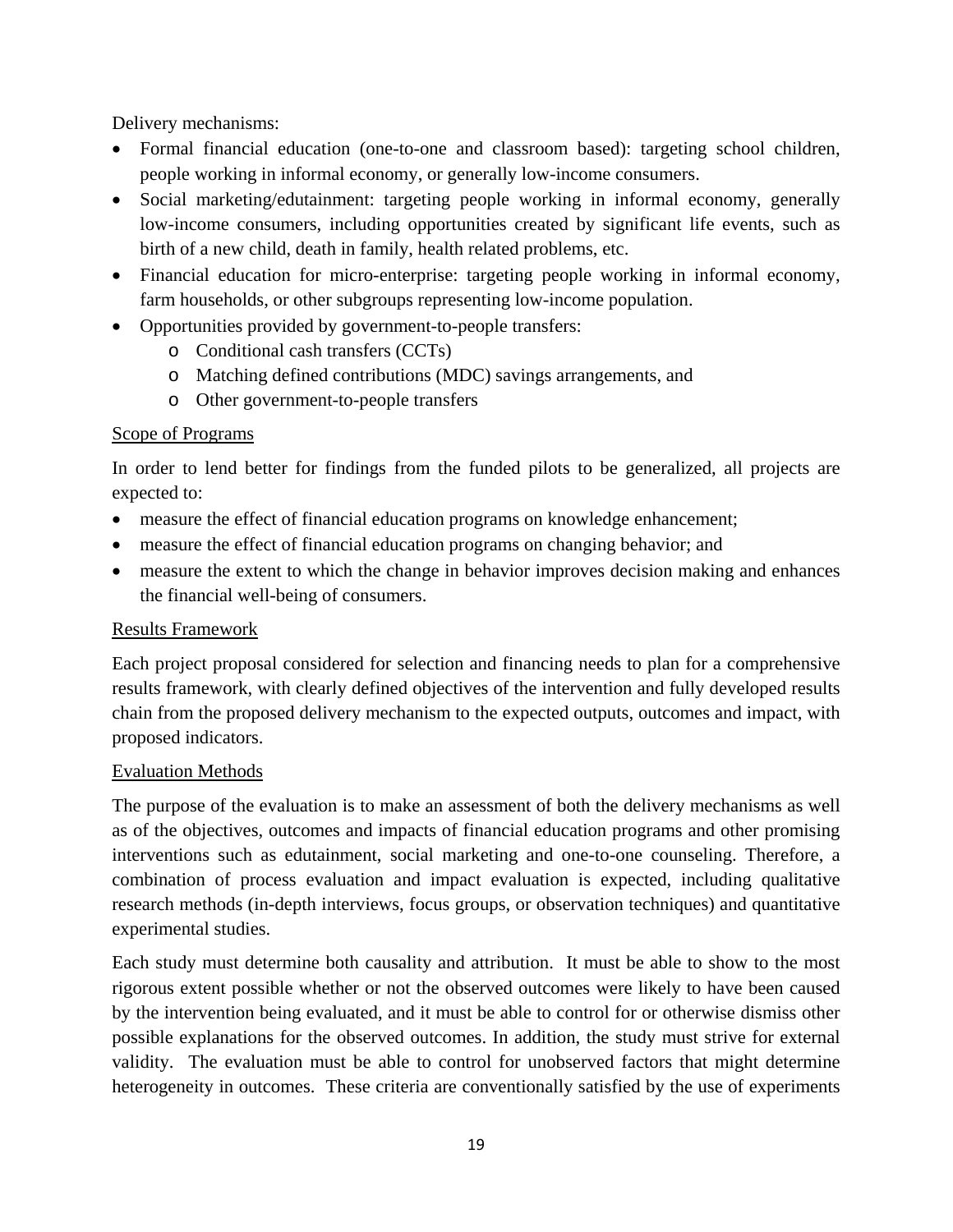with random assignment of treatment and control or comparison groups, but other methods for identifying a counterfactual will be welcomed, especially in the cases where treatment is not easily excludable. In addition, proposals are welcome to test one (or more) method(s) with alternative audience/recipient groups and/or alternative methods of delivery, and examine doseresponse effects. The Trust Fund is also interested to study how much financial education is optimal, and whether differences in pedagogy or content matter.

The proposal must clearly describe the identification strategy to be used. In addition the proposal must include information on the population and sample to be studied, including size and power calculations, expected effect sizes, and how the study will deal with departures from probability sampling and issues such as non-random attrition.

For the initial phase of the M&E work 14 countries applied of which 4 countries in 3 regions (Latin America, Sub-Saharan Africa and South Asia) were selected. A key criterion for the selection was the learning aspect of the intervention and the information for the development of the toolkit.

### **Financing integrated impact evaluation of financial education projects**

The currently available impact evaluations of financial education and alternative interventions are little comparable as they use different input, intermediate or final outcome indicators for their estimations disallowing the generalization of impact or interference about the relative effectiveness of interventions. In order to do so, ideally the effectiveness of a set of alternative interventions should be evaluated under comparable conditions simultaneously in a variety of countries. As a first step in this direction the TF is sponsoring the evaluation of different interventions in individual countries (e.g. three variants of financial literacy programs) and the same intervention in different countries (e.g. remittances-focused financial literacy program). This work is led by a team of the Bank's research group DEC. Pending financial resources such a research window may be opened later in 2010 for international competitive application.

### **Dissemination**

The intermediate results (such as the draft M&E toolkit) and final results will be presented at international workshops and conferences in 2011 and 2012. To this end we plan to link-up with similar exercises under implementation by the DFID-financed Financial Education Fund that finances both financial education interventions as well as their impact evaluation.<sup>18</sup>

<sup>&</sup>lt;sup>18</sup> This DFID financed program provides financial resources for interventions and M&E on financial education in Sub-Saharan Africa to the tune of pounds 3.2 million. 9 programs have been selected in the first round (starting in late 2009) and 6 in a second round (starting as of June 1, 2010). See www.financialeducationfund.org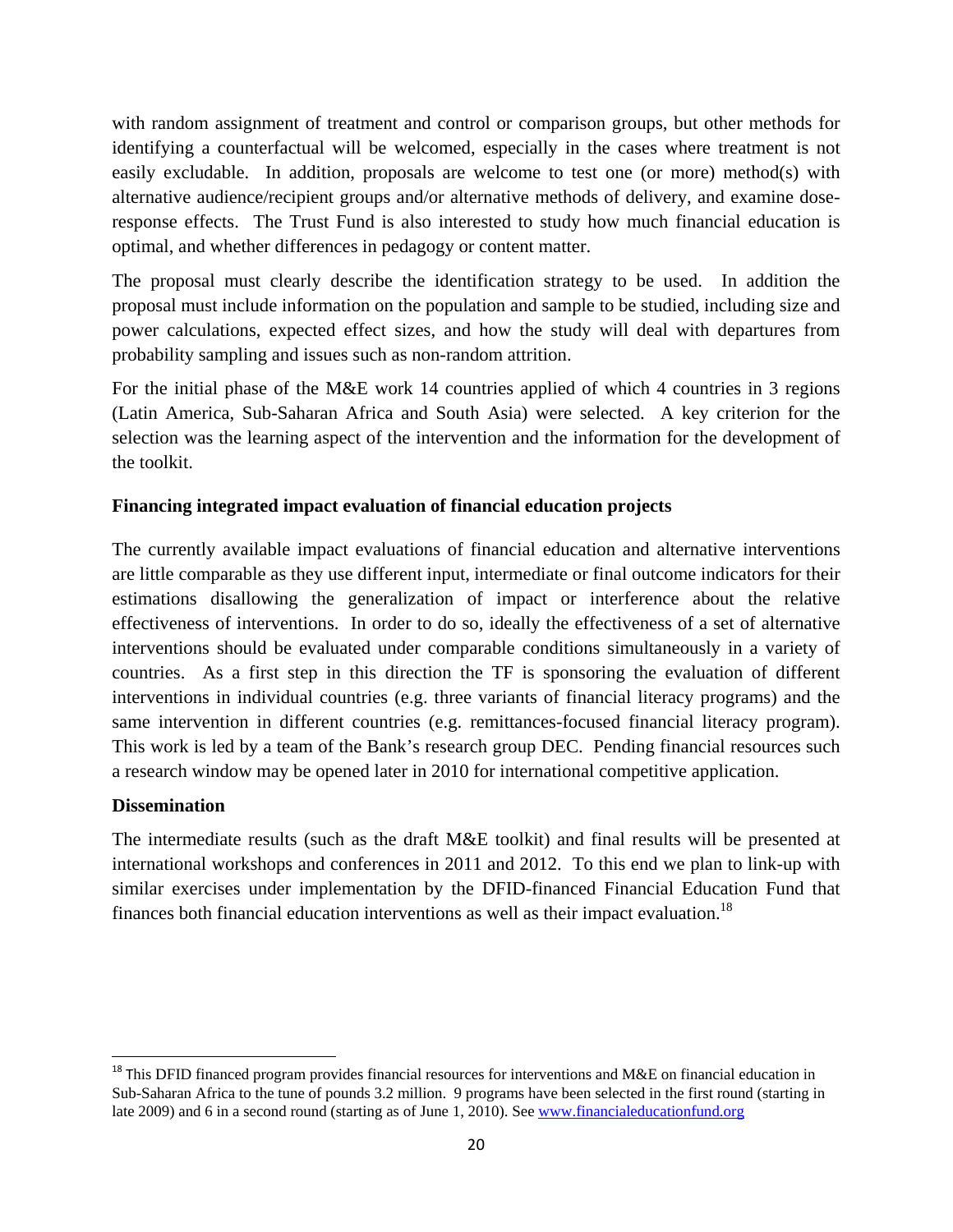### **5. Summing-up and Conclusions**

This paper presents a World Bank-led work program that is financed under a trust fund by the Russian Federation. This program together with other activities, partly led by the OECD, aims at supporting the development of effective financial literacy and education strategies and programs in low and middle income countries. The selection of two activities and their staging have been motivated by the experiences and lessons of high-income countries with such programs and the deviating characteristics of low and middle income countries.

High income countries have experienced strong interest in and activities on financial literacy and education during the last decade that provide a rich albeit incomplete material to guide financial literacy and education activities in low and middle income world. Main progress been made to move from a knowledge-based concept of financial literacy to a behavior-based concept of financial capability. Yet the evidence that financial education matters to improve financial literacy even less capability is limited and not robust, and based on few rigorous evaluations. Furthermore, such a result would be consistent with the lessons from behavioral finance which suggest that psychology not education matter for financial behavior. This calls for more testing, including of alternative interventions such as "edutainment".

Low and middle income countries exhibit many common and a few idiosyncratic characteristics that suggest that a mere transfer of concepts how to measure financial literacy/capability and how to improve it may not lead to the best result. The common characteristics for low-income countries include low access to finance, high poverty, rural population, high informality, and special risk' profiles. Idiosyncratic characteristics include gender issues or cultural norms that differ across countries. Middle income countries have characteristics from both the rich and poor countries for different parts of the population. This calls for adjustments in the way capability is defined and measured, and how financial education and alternative interventions are provided.

Against this background two activities have been selected: (i) the development of an operational instrument to measure financial capability in low and middle income countries across time and space. It takes as starting point the capability approach developed by the UK Financial Service Authority but adjusted through a bottom-up multistage country pilots approach providing competitive grants and expert advice to the participating countries; and (ii) the development of an operational evaluation framework including results frame, evaluation toolkit and guidelines to help assess the impact of financial education programs and alternative interventions. Competitive grants are provided to finance the impact evaluation of financial education and other interventions which fulfill criteria with regard to topics, delivery mechanism or results framework.

The result of the TF activities should importantly improve the understanding of the working of financial literacy and education in low and middle income countries and assist in design and implementation of effective national strategies and programs. As this is a multi-year work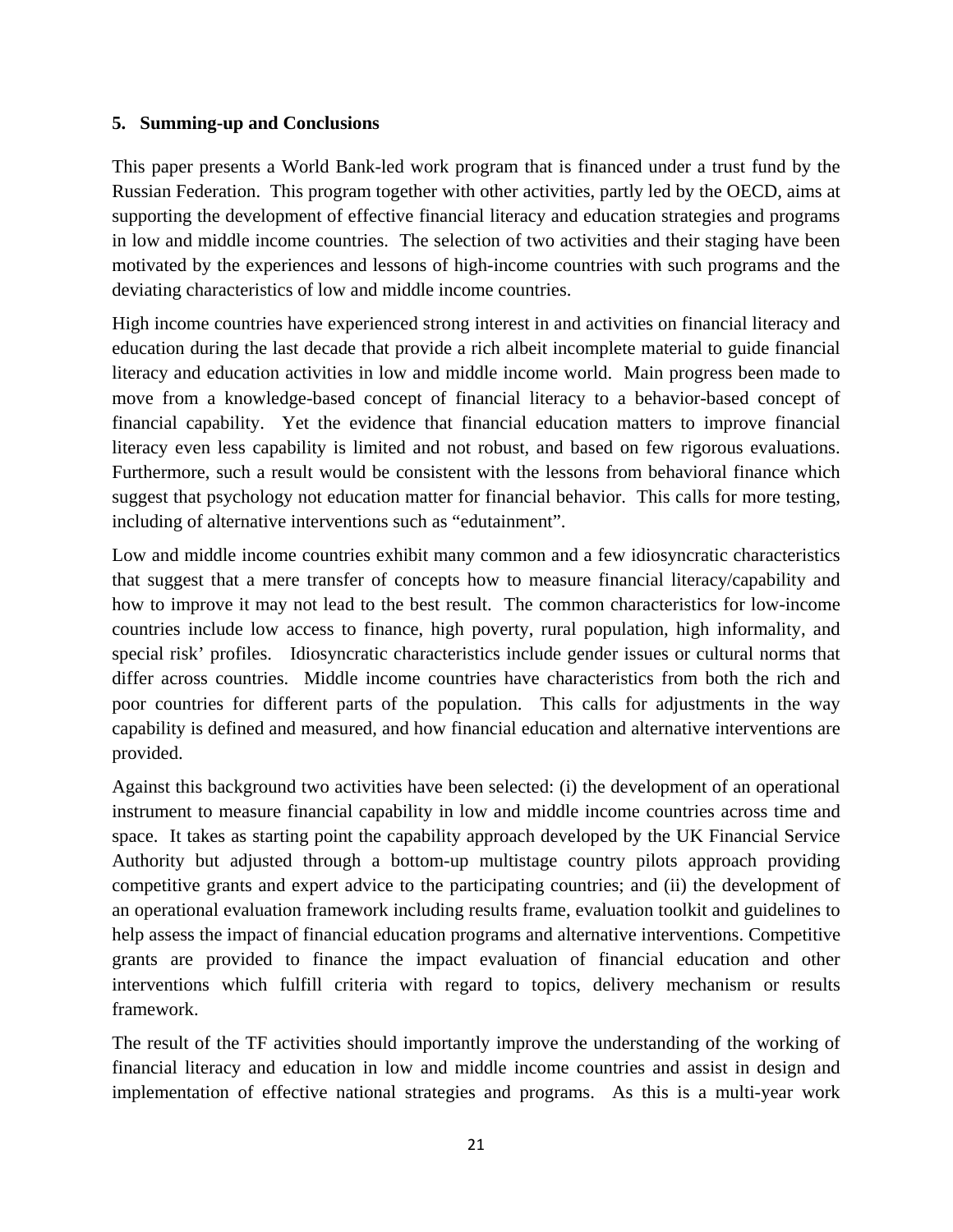program in progress, the interactions with the international research community will be crucial to participate in the work and to provide feedback and guidance.

### **6. References**

Atkinson, Adele. 2008. Evidence of Impact: An Overview of Financial Education Evaluations. Consumer Research No. 68. FSA: London.

Atkinson, Adele. 2008. Measuring and Improving Financial Capability: Designing an approach for Kenya. Personal Finance Research Center, University of Bristol, October.

Beck, Thorsten, Aslı Demirgüç-Kunt and Patrick Honohan. 2009. "Access to Financial Services: Measurement, Impact and Policies." *World Bank Research Observer* 24: 119-145.

Chong, Alberto, Suzanne Duryea, and Eliana La Ferrara. 2008. "Soap Operas and Fertility: Evidence from Brazil," CEPR Discussion Papers 6785. London: Centre for Economic Policy Research.

Chong, Alberto and Eliana La Ferrara, 2009. "Television and Divorce: Evidence from Brazilian Novelas," *Journal of the European Economic Association* 7(2-3): 458-468

DellaVigna, Stefano. Psychology and Economics: Evidence from the Field. *Journal of Economic Literature* 47 (2): 315-372.

De Mello Ferreira, Vera Rita. 2010. Financial Education – Can Economic Psychology and Behavioral Economics Help Improve it? Paper presented at the OECD-Bank of Italy Symposium on Financial Literacy: Improving Financial Education Efficiency, 9. June 2010, Rome.

De Meza, David, Bernd Irlenbush and Diane Reyniers. 2008. Financial Capability: A Behavioural Economics Perspective. Consumer Research No. 69. FSA: London.

Financial Service Authority (FSA). 2005. Measuring Financial Capability: An Exploratory Study. Consumer Research Study No. 37. FSA: London.

\_\_\_\_\_\_\_\_\_\_\_\_. 2006a. Financial Capability in the UK: Establishing a Baseline. FSA: London.

\_\_\_\_\_\_\_\_\_\_\_\_. 2006b. Financial Capability Baseline Survey: Methodological Report. Consumer Research Study No. 47a. FSA: London.

\_\_\_\_\_\_\_\_\_\_\_\_. 2006c. Financial Capability Baseline Survey: Questionnaire. Consumer Research Study No. 47b. FSA: London.

Holzmann, Robert and Steen Jorgensen. 2001. Social Risk Management: A new conceptual framework for social protection, and beyond. *International Tax and Public Finance 8 (4)*: 529- 556.

Honohan, Patrick. 2008. "Cross-Country Variation in Household Access to Financial Services." Journal of Banking and Finance 32(11): 2493-2500.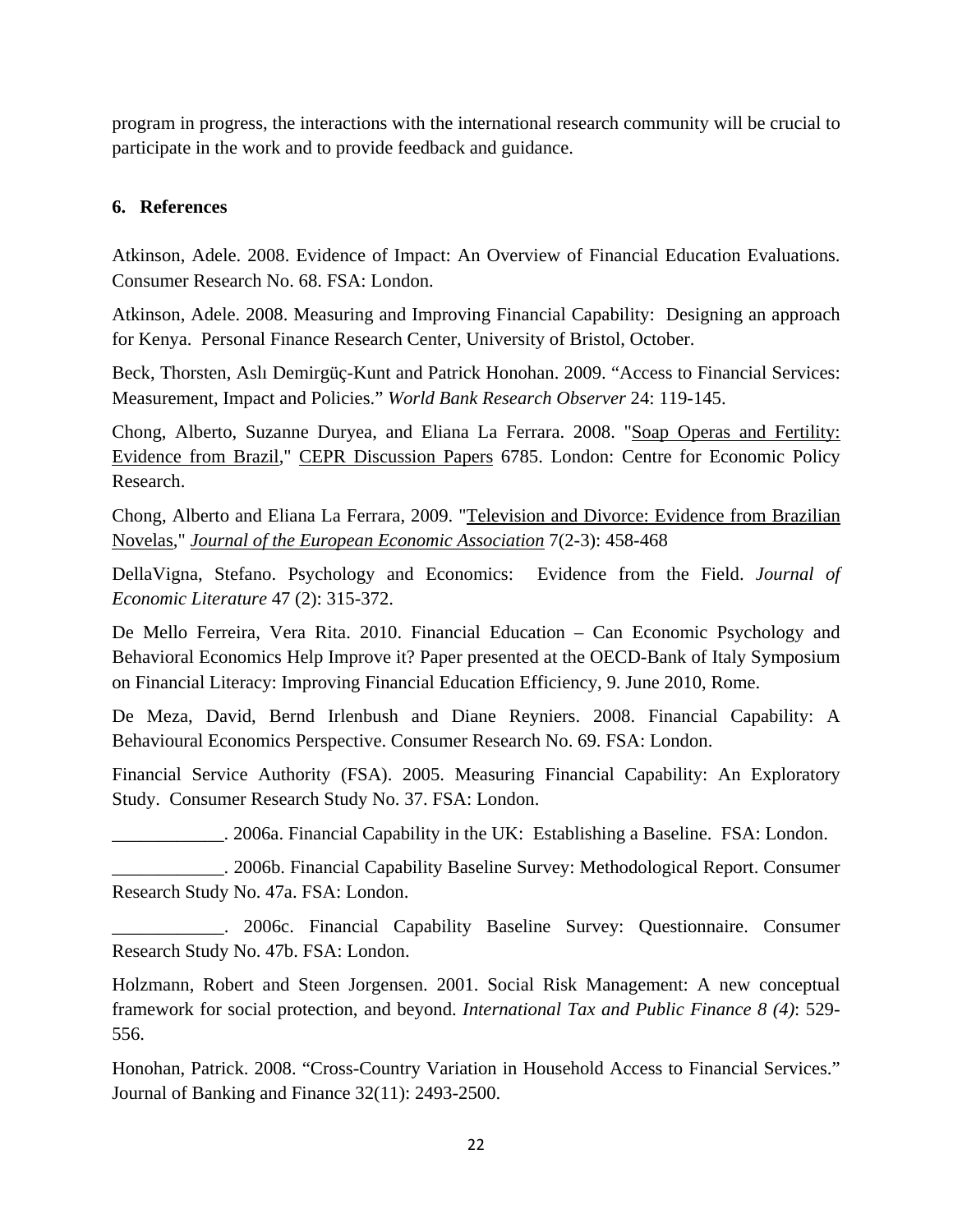Imas, Linda and Ray Rist. 2009. The Road to Results: Designing and Conducting Effective Development Evaluations. Washington, DC: The World Bank.

Khandker, S. R.; Koolwal, G. B. and H. Samad, 2009. *Handbook on Quantitative Methods of Program Evaluation.* Washington DC: The World Bank.

Kempson, Elaine. 2008. Financial Education Fund : Monitoring and Evaluation Policy and Procedures. Financial Education Inception Report. Mimeo, November.

Kempson, Elaine and Adele Atkinson. 2009. Measuring Levels of Financial Literacy at an International Level. OECD: Paris. Mimeo.

Microfinance Opportunities. 2006. Assessing the Outcomes of Financial Education Working Paper #3. Available at: www.microfinanceopportunities.org

\_\_\_\_\_\_\_\_\_\_\_\_. 2009. Can Financial Education Change Behavior? Lessons from Bolivia and Sri Lanka. Working Paper #4. December. Available at: www.microfinanceopportunities.org

Mundy, Shaun. 209. Financial Education Programmes in Schools: Analysis of Selected Current Programmes and Literature – Draft recommendations for best practices. OECD. Mimeo.

OECD. 2005. Improving Financial Literacy: Analysis of Issues and Policies. OECD: Paris.

OECD. 2009. Progress of the Work of the Expert Subgroup on the Evaluation of Financial Education Programs – Consultant Analytical Note: A Framework for the Evaluation of Financial Education Programs. OECD Network on Financial Education. Paris: OECD. October. Mimeo.

Orton Larry. 2007. Financial Literacy: Lessons from International Experience. Canadian Policy Research Network - CPRN Research Report. September.

O'Connell, Alison. 2009. Evaluating the Effectiveness of Financial Education Programmes. OECD: Paris. Mimeo.

Platteau, J.-P. (1996). "Mutual Insurance as an Elusive Concept in Traditional Rural Societies." Journal of Development Studies 23(4), 461–490.

Pitman George, Osvaldo Feinstein, and Gregory Ingram. 2005, eds. *Evaluating Development Effectiveness.* New Brunswick, NJ: Transaction.

Popper, Karl. 1935. *Die Logik der Forschung.* Wien. [*The Logic of Scientific Discovery.*  Routledge Classics, 1968]

Ravallion, Martin. 2008. Evaluation in the Practice of Development. Policy Research Work Paper 4547. World Bank: Washington, DC, December.

\_\_\_\_\_\_\_\_\_\_\_\_. 2009. Should the Randomistas Rule? The Berkeley Electronic Pres – Economists Voice. www.bepress.com/cgi/viewcontent.cgi?article=1368&context=ev

Rao, Vijayandra and Michael Woolkock. 2003. "Integrating Qualitative and Quantitative Approaches in Program Evaluation," in Francois Bourguignon and Luiz Pereira da Silva (eds.) The Impact of Economic Policies on Poverty and Income Distribution: Evaluation Techniques and Tools. New York: Oxford University Press, pp. 165-90.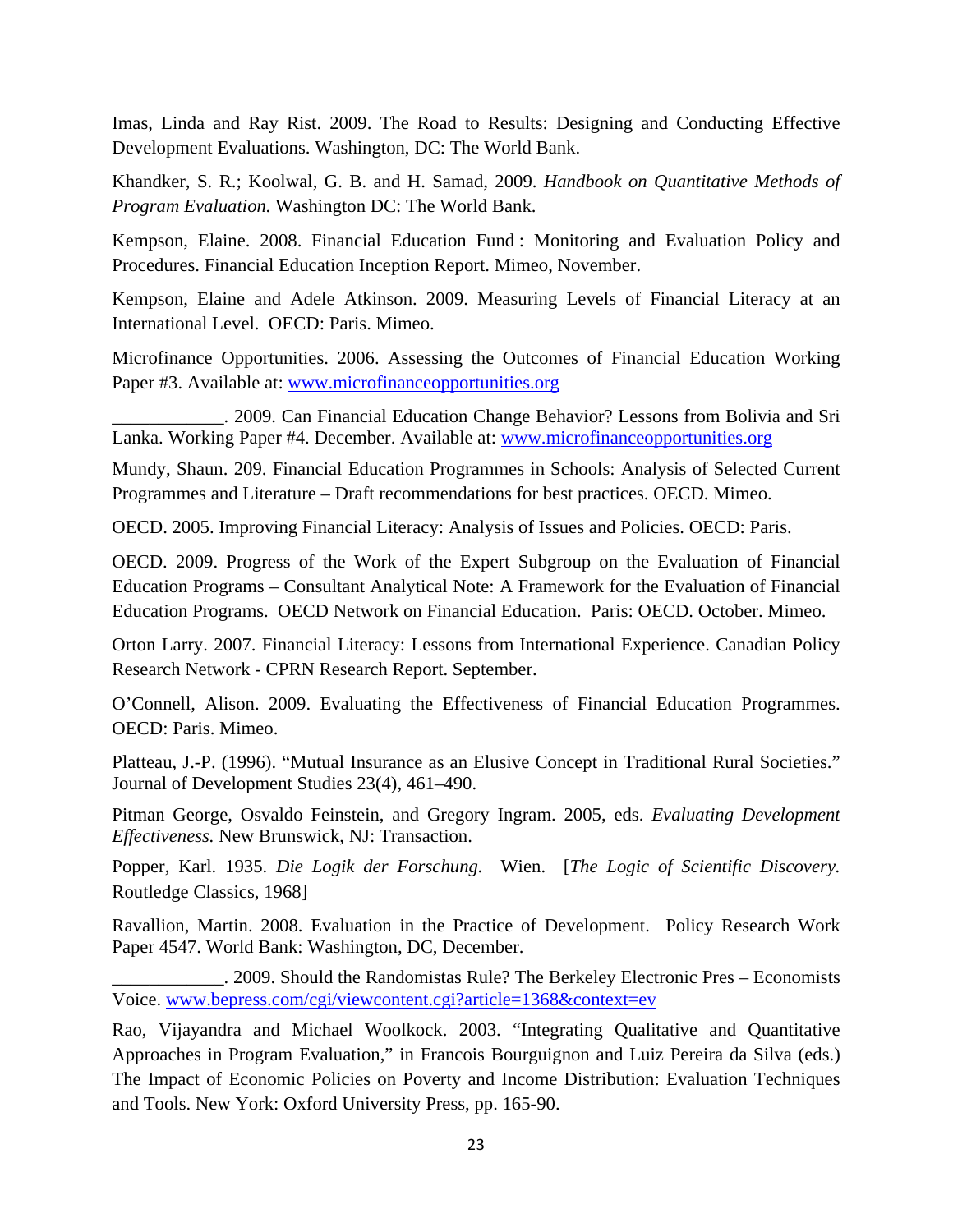Thaler, Richard and Cass Sunstein, 2008. Nudge: Improving Decisions about Health, Wealth and Happiness. New Haven: Yale University Press.

Yoong, Joanne. 2010. Making Financial Education more Effective: Lessons from Behavioral Economics. Paper presented at the OECD-Bank of Italy Symposium on Financial Literacy: Improving Financial Education Efficiency, 9. June 2010, Rome.

Willis, Lauren E. 2008. Against Financial Literacy Education. Iowa Law Review 94.

World Bank. 2008. Finance for All? Policies and Pitfalls in Expanding Access. A World Bank Policy Research Report. World Bank: Washington, DC.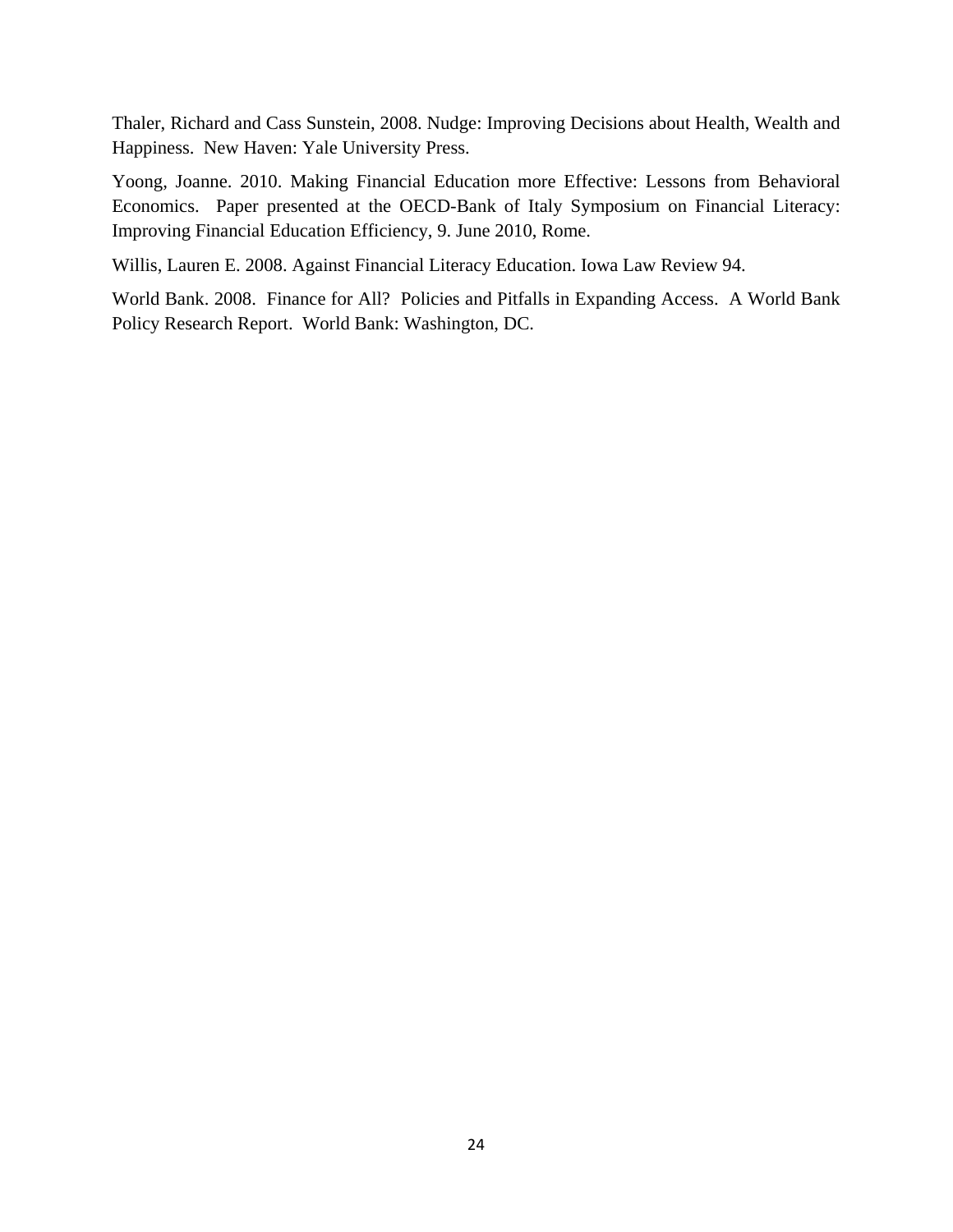# **Social Protection Discussion Paper Series Titles**

| <u>No.</u> | <b>Title</b>                                                                                                                                                                                                                               |
|------------|--------------------------------------------------------------------------------------------------------------------------------------------------------------------------------------------------------------------------------------------|
| 1007       | Bringing Financial Literacy and Education to Low and Middle Income<br>Countries: The Need to Review, Adjust, and Extend Current Wisdom<br>by Robert Holzmann, July 2010 (online only)                                                      |
| 1006       | Key Characteristics of Employment Regulation in the Middle East and North<br>Africa<br>by Diego F. Angel-Urdinola and Arvo Kuddo with support from Kimie Tanabe<br>and May Wazzan, July 2010 (online only)                                 |
| 1005       | Non-Public Provision of Active Labor Market Programs in Arab-Mediterranean<br>Countries: An Inventory of Youth Programs<br>by Diego F. Angel-Urdinola, Amina Semlali and Stefanie Brodmann, July 2010<br>(online only)                     |
| 1004       | The Investment in Job Training: Why Are SMEs Lagging So Much Behind?<br>by Rita K. Almeida and Reyes Aterido, May 2010 (online only)                                                                                                       |
| 1003       | Disability and International Cooperation and Development: A Review of Policies<br>and Practices<br>by Janet Lord, Aleksandra Posarac, Marco Nicoli, Karen Peffley, Charlotte<br>McClain-Nhlapo and Mary Keogh, May 2010                    |
| 1002       | Toolkit on Tackling Error, Fraud and Corruption in Social Protection Programs<br>by Christian van Stolk and Emil D. Tesliuc, March 2010 (online only)                                                                                      |
| 1001       | Labor Market Policy Research for Developing Countries: Recent Examples from<br>the Literature - What do We Know and What should We Know?<br>by Maria Laura Sanchez Puerta, January 2010 (online only)                                      |
| 0931       | The Korean Case Study: Past Experience and New Trends in Training Policies<br>by Young-Sun Ra and Kyung Woo Shim, December 2009 (online only)                                                                                              |
| 0930       | Migration Pressures and Immigration Policies: New Evidence on the Selection of<br>Migrants<br>by Johanna Avato, December 2009 (online only)                                                                                                |
| 0929       | Ex-Ante Methods to Assess the Impact of Social Insurance Policies on Labor<br>Supply with an Application to Brazil<br>by David A. Robalino, Eduardo Zylberstajn, Helio Zylberstajn and<br>Luis Eduardo Afonso, December 2009 (online only) |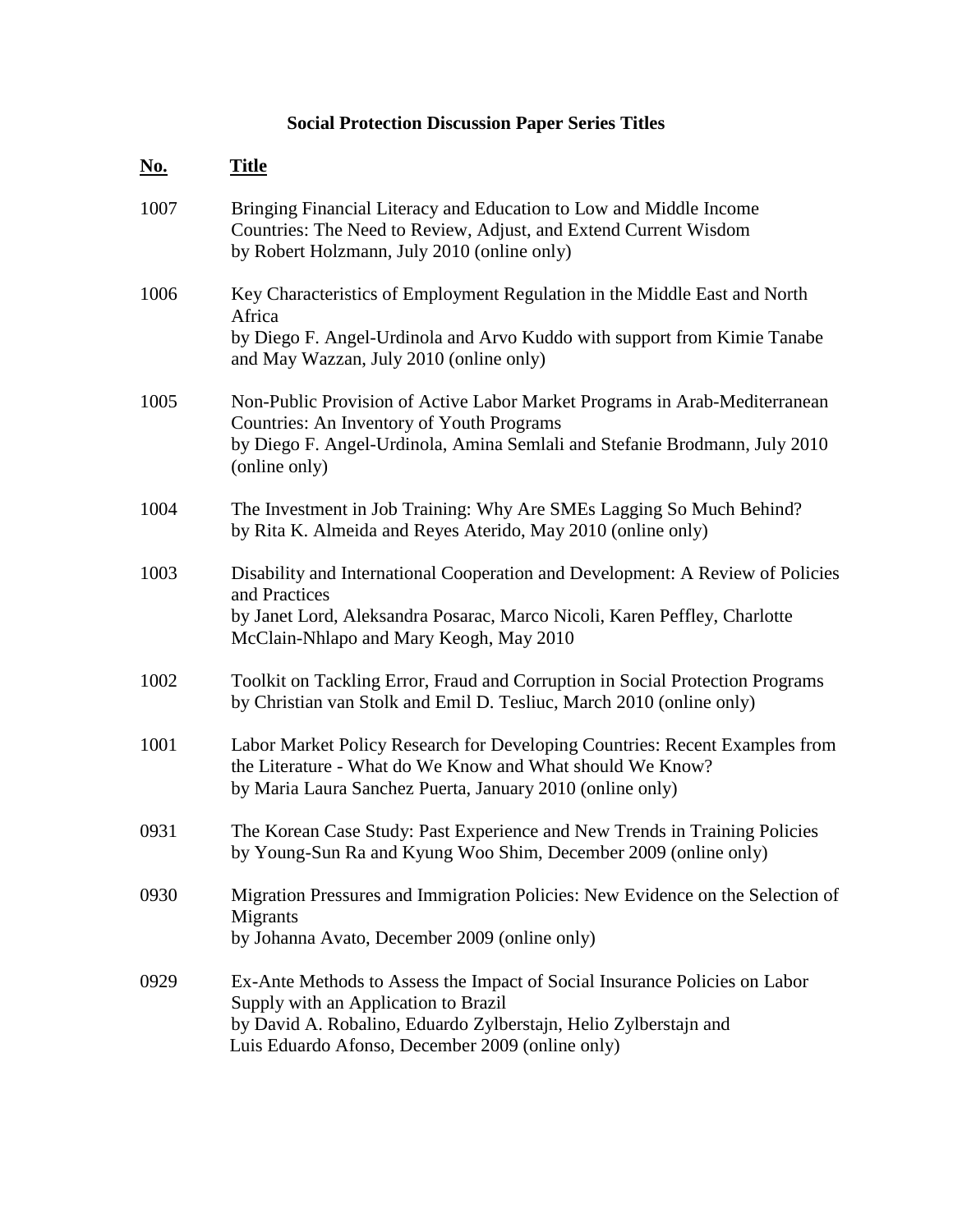| 0928 | <b>Rethinking Survivor Benefits</b><br>by Estelle James, December 2009 (online only)                                                                                                                                 |
|------|----------------------------------------------------------------------------------------------------------------------------------------------------------------------------------------------------------------------|
| 0927 | How Much Do Latin American Pension Programs Promise to Pay Back?<br>by Alvaro Forteza and Guzmán Ourens, December 2009 (online only)                                                                                 |
| 0926 | Work Histories and Pension Entitlements in Argentina, Chile and Uruguay<br>by Alvaro Forteza, Ignacio Apella, Eduardo Fajnzylber, Carlos Grushka, Ianina<br>Rossi and Graciela Sanroman, December 2009 (online only) |
| 0925 | <b>Indexing Pensions</b><br>by John Piggott and Renuka Sane, December 2009 (online only)                                                                                                                             |
| 0924 | <b>Towards Comprehensive Training</b><br>by Jean Fares and Olga Susana Puerto, November 2009                                                                                                                         |
| 0923 | Pre-Employment Skills Development Strategies in the OECD<br>by Yoo Jeung Joy Nam, November 2009                                                                                                                      |
| 0922 | A Review of National Training Funds<br>by Richard Johanson, November 2009                                                                                                                                            |
| 0921 | Pre-Employment Vocational Education and Training in Korea<br>by ChangKyun Chae and Jaeho Chung, November 2009                                                                                                        |
| 0920 | Labor Laws in Eastern European and Central Asian Countries: Minimum Norms<br>and Practices<br>by Arvo Kuddo, November 2009 (online only)                                                                             |
| 0919 | Openness and Technological Innovation in East Asia: Have They Increased the<br>Demand for Skills?<br>by Rita K. Almeida, October 2009 (online only)                                                                  |
| 0918 | Employment Services and Active Labor Market Programs in Eastern European<br>and Central Asian Countries<br>by Arvo Kuddo, October 2009 (online only)                                                                 |
| 0917 | Productivity Increases in SMEs: With Special Emphasis on In-Service Training<br>of Workers in Korea<br>by Kye Woo Lee, October 2009 (online only)                                                                    |
| 0916 | Firing Cost and Firm Size: A Study of Sri Lanka's Severance Pay System<br>by Babatunde Abidoye, Peter F. Orazem and Milan Vodopivec, September 2009<br>(online only)                                                 |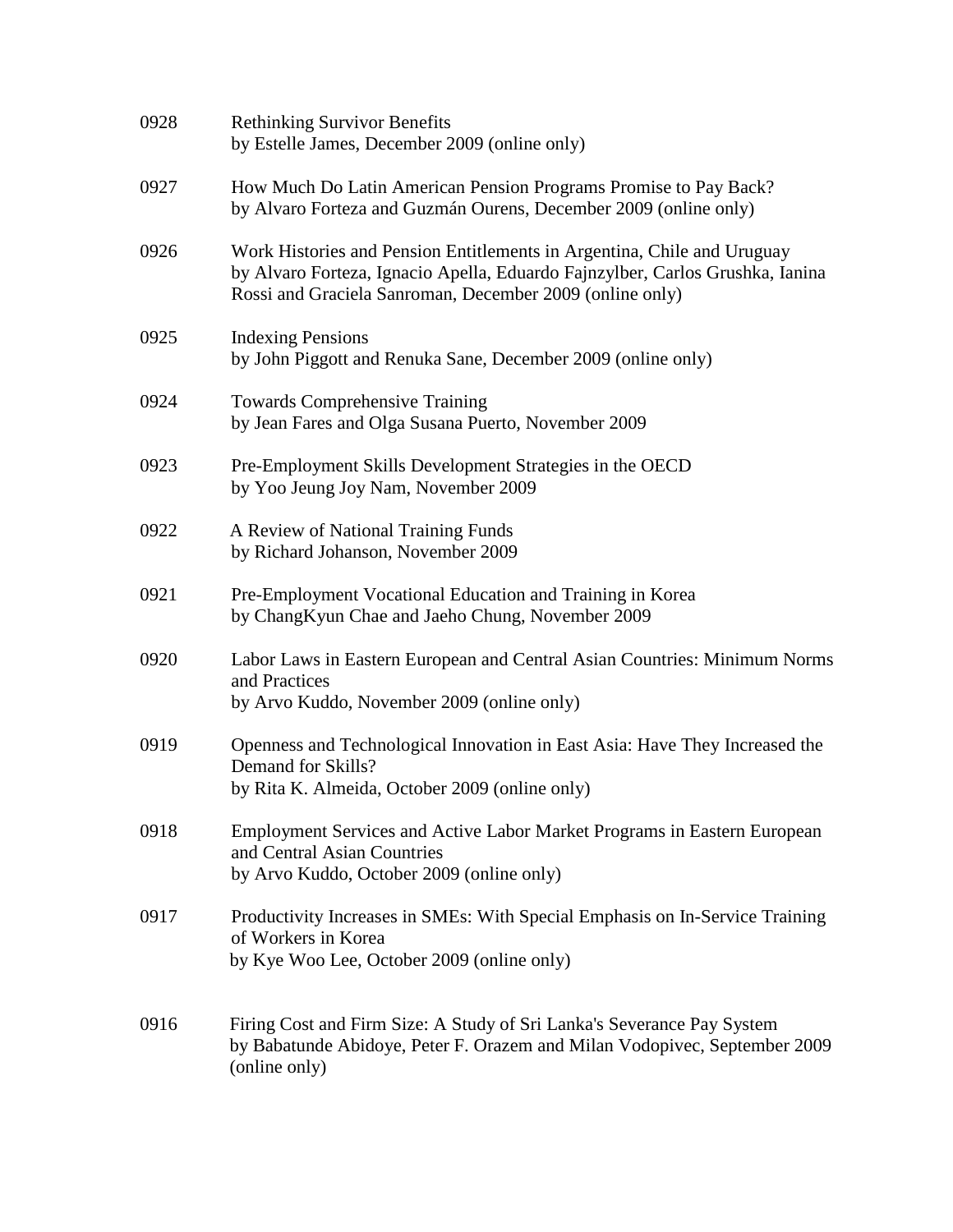| 0915 | Personal Opinions about the Social Security System and Informal Employment:<br>Evidence from Bulgaria<br>by Valeria Perotti and Maria Laura Sánchez Puerta, September 2009                                     |
|------|----------------------------------------------------------------------------------------------------------------------------------------------------------------------------------------------------------------|
| 0914 | Building a Targeting System for Bangladesh based on Proxy Means Testing<br>by Iffath A. Sharif, August 2009 (online only)                                                                                      |
| 0913 | Savings for Unemployment in Good or Bad Times: Options for Developing<br>Countries<br>by David Robalino, Milan Vodopivec and András Bodor, August 2009 (online<br>only)                                        |
| 0912 | Social Protection for Migrants from the Pacific Islands in Australia and New<br>Zealand<br>by Geoff Woolford, May 2009 (online only)                                                                           |
| 0911 | Human Trafficking, Modern Day Slavery, and Economic Exploitation<br>by Johannes Koettl, May 2009                                                                                                               |
| 0910 | Unemployment Insurance Savings Accounts in Latin America: Overview and<br>Assessment<br>by Ana M. Ferrer and W. Craig Riddell, June 2009 (online only)                                                         |
| 0909 | Definitions, Good Practices, and Global Estimates on the Status of Social<br>Protection for International Migrants<br>by Johanna Avato, Johannes Koettl, and Rachel Sabates-Wheeler, May 2009<br>(online only) |
| 0908 | Regional Overview of Social Protection for Non-Citizens in the Southern<br>African Development Community (SADC)<br>by Marius Olivier, May 2009 (online only)                                                   |
| 0907 | Introducing Unemployment Insurance to Developing Countries<br>by Milan Vodopivec, May 2009 (online only)                                                                                                       |
| 0906 | Social Protection for Refugees and Asylum Seekers in the Southern Africa<br>Development Community (SADC)<br>by Mpho Makhema, April 2009 (online only)                                                          |
| 0905 | How to Make Public Works Work: A Review of the Experiences<br>by Carlo del Ninno, Kalanidhi Subbarao and Annamaria Milazzo, May 2009<br>(online only)                                                          |
| 0904 | Slavery and Human Trafficking: International Law and the Role of the World<br><b>Bank</b><br>by María Fernanda Perez Solla, April 2009 (online only)                                                           |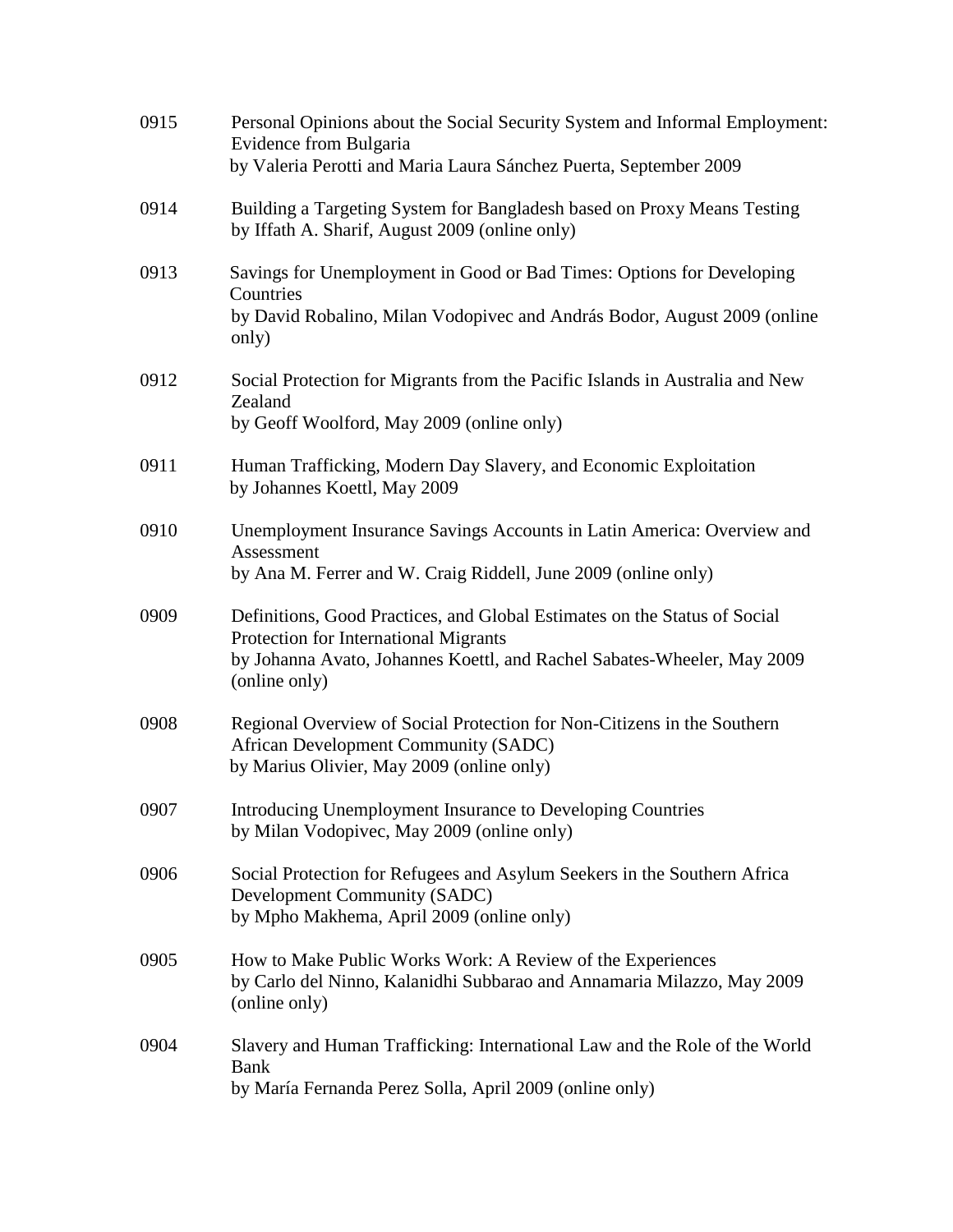| 0903 | Pension Systems for the Informal Sector in Asia<br>edited by Landis MacKellar, March 2009 (online only)                                                                                       |
|------|-----------------------------------------------------------------------------------------------------------------------------------------------------------------------------------------------|
| 0902 | Structural Educational Reform: Evidence from a Teacher's Displacement<br>Program in Armenia<br>by Arvo Kuddo, January 2009 (online only)                                                      |
| 0901 | Non-performance of the Severance Pay Program in Slovenia<br>by Milan Vodopivec, Lilijana Madzar, Primož Dolenc, January 2009 (online<br>only)                                                 |
| 0838 | Investing for the Old Age: Pensions, Children and Savings<br>by Vincenzo Galasso, Roberta Gatti and Paola Profeta, December 2008 (online<br>only)                                             |
| 0837 | Can the Introduction of a Minimum Wage in FYR Macedonia Decrease the<br>Gender Wage Gap?<br>by Diego F. Angel-Urdinola, December 2008 (online only)                                           |
| 0836 | Highly Labor-Intensive Public Works in Madagascar: Issues and Policy Options<br>by Nirina Haja Andrianjaka and Annamaria Milazzo, October 2008 (online only)                                  |
| 0835 | Can Conditional Cash Transfer Programs Play a Greater Role in Reducing<br><b>Child Undernutrition?</b><br>by Lucy Bassett, October 2008                                                       |
| 0834 | The Performance of Social Pensions in India: The Case of Rajasthan<br>by Puja Vasudeva Dutta, July 2008 (online only)                                                                         |
| 0833 | Labor Regulations in Developing Countries: A Review of the Evidence and<br>Directions for Future Research<br>by Tito Boeri, Brooke Helppie, Mario Macis, October 2008 (online only)           |
| 0832 | The Incentives to Invest in Job Training: Do Strict Labor Codes Influence this<br>Decision?<br>by Rita K. Almeida and Reyes Aterido, October 2008                                             |
| 0831 | Reforming the Pension Reforms: The Recent Initiatives and Actions on<br>Pensions in Argentina and Chile<br>by Rafael Rofman, Eduardo Fajnzylber and German Herrera, May 2008<br>(online only) |
| 0830 | Community-based Risk Management Arrangements: An Overview and<br><b>Implications for Social Fund Programs</b><br>by Ruchira Bhattamishra and Christopher B. Barrett, October 2008             |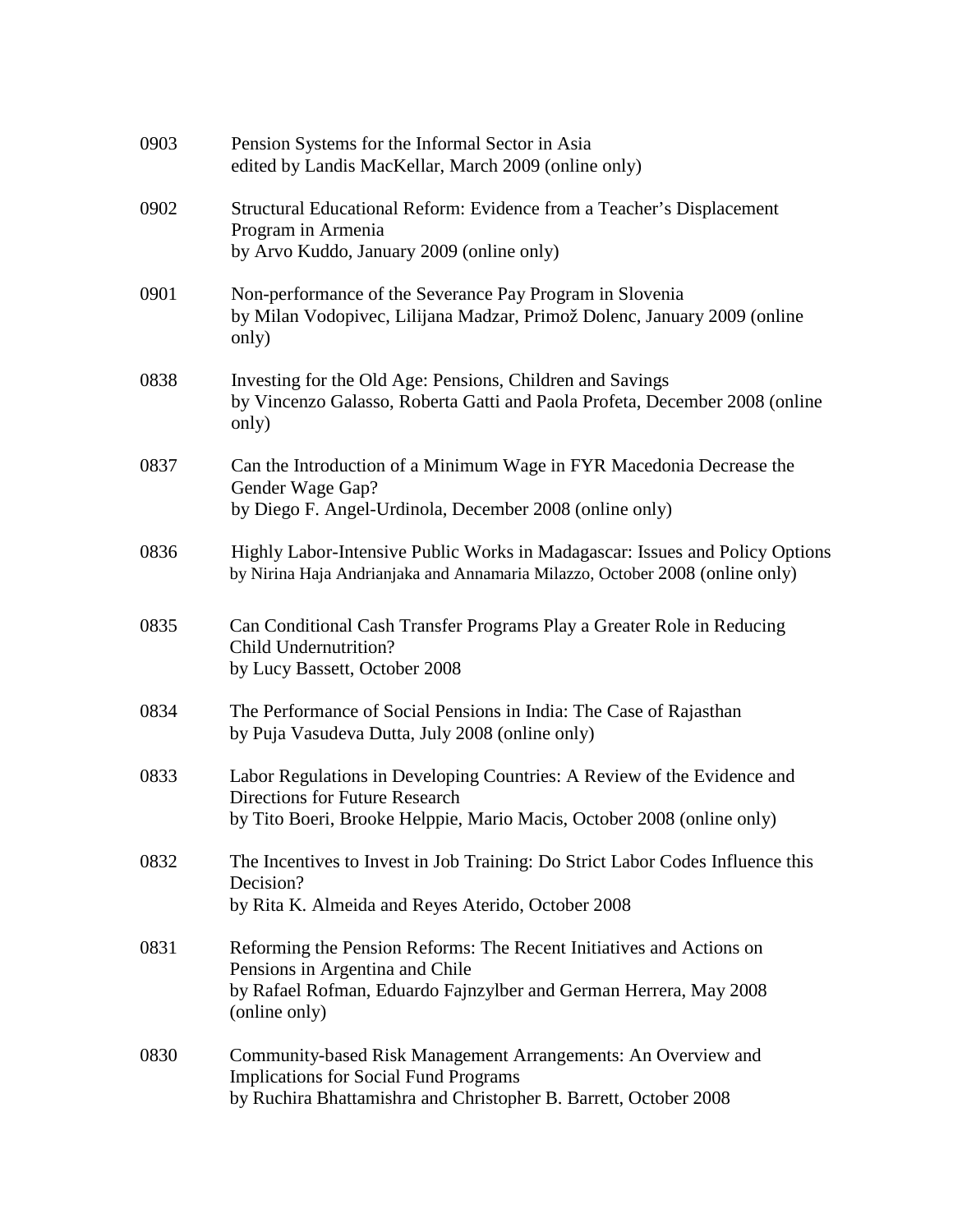| 0829 | Work History and the Access to Contributory Pensions in Uruguay: Some<br><b>Facts and Policy Options</b><br>by Marisa Bucheli, Alvaro Forteza and Ianina Rossi, May 2008 (online only)                                                                                                                                           |
|------|----------------------------------------------------------------------------------------------------------------------------------------------------------------------------------------------------------------------------------------------------------------------------------------------------------------------------------|
| 0828 | A Theory of Contribution Density and Implications for Pension Design<br>by Salvador Valdés-Prieto, July 2008 (online only)                                                                                                                                                                                                       |
| 0827 | On the Financial Sustainability of Earnings-Related Pension Schemes with<br>"Pay-As-You-Go" Financing<br>by David A. Robalino and András Bodor, July 2008 (online only)                                                                                                                                                          |
| 0826 | An Ex-Ante Evaluation of the Impact of Social Insurance Policies on Labor<br>Supply in Brazil: The Case for Explicit Over Implicit Redistribution<br>by David A. Robalino, Eduardo Zylberstajn, Helio Zylberstajn and Luis<br>Eduardo Afonso, July 2008 (online only) – REVISED AND PUBLISHED AS<br>SP DISCUSSION PAPER NO. 0929 |
| 0825 | The Portability of Pension Rights: General Principals and the Caribbean Case<br>by Alvaro Forteza, May 2008 (online only)                                                                                                                                                                                                        |
| 0824 | Pension Systems and Reform Conceptual Framework<br>by Robert Holzmann, Richard Paul Hinz and Mark Dorfman, September<br>2008 (online only)                                                                                                                                                                                       |
| 0823 | Mandated Benefits, Employment, and Inequality in a Dual Economy<br>by Rita Almeida and Pedro Carneiro, August 2008 (online only)                                                                                                                                                                                                 |
| 0822 | The Return to Firm Investments in Human Capital<br>by Rita Almeida and Pedro Carneiro, June 2008 (online only)                                                                                                                                                                                                                   |
| 0821 | Population Aging and the Labor Market: The Case of Sri Lanka<br>by Milan Vodopivec and Nisha Arunatilake, August 2008 (online only)                                                                                                                                                                                              |
| 0820 | China: Improving Unemployment Insurance<br>by Milan Vodopivec and Minna Hahn Tong, July 2008 (online only)                                                                                                                                                                                                                       |
| 0819 | Management Information Systems in Social Safety Net Programs: A Look at<br>Accountability and Control Mechanisms<br>by Cesar Baldeon and Maria D. Arribas-Baños, August 2008 (online only)                                                                                                                                       |
| 0818 | Guidance for Responses from the Human Development Sectors to Rising<br><b>Food Prices</b><br>by Margaret Grosh, Carlo del Ninno and Emil Daniel Tesliuc, June 2008<br>(revised and published as a non-SP Discussion Paper)                                                                                                       |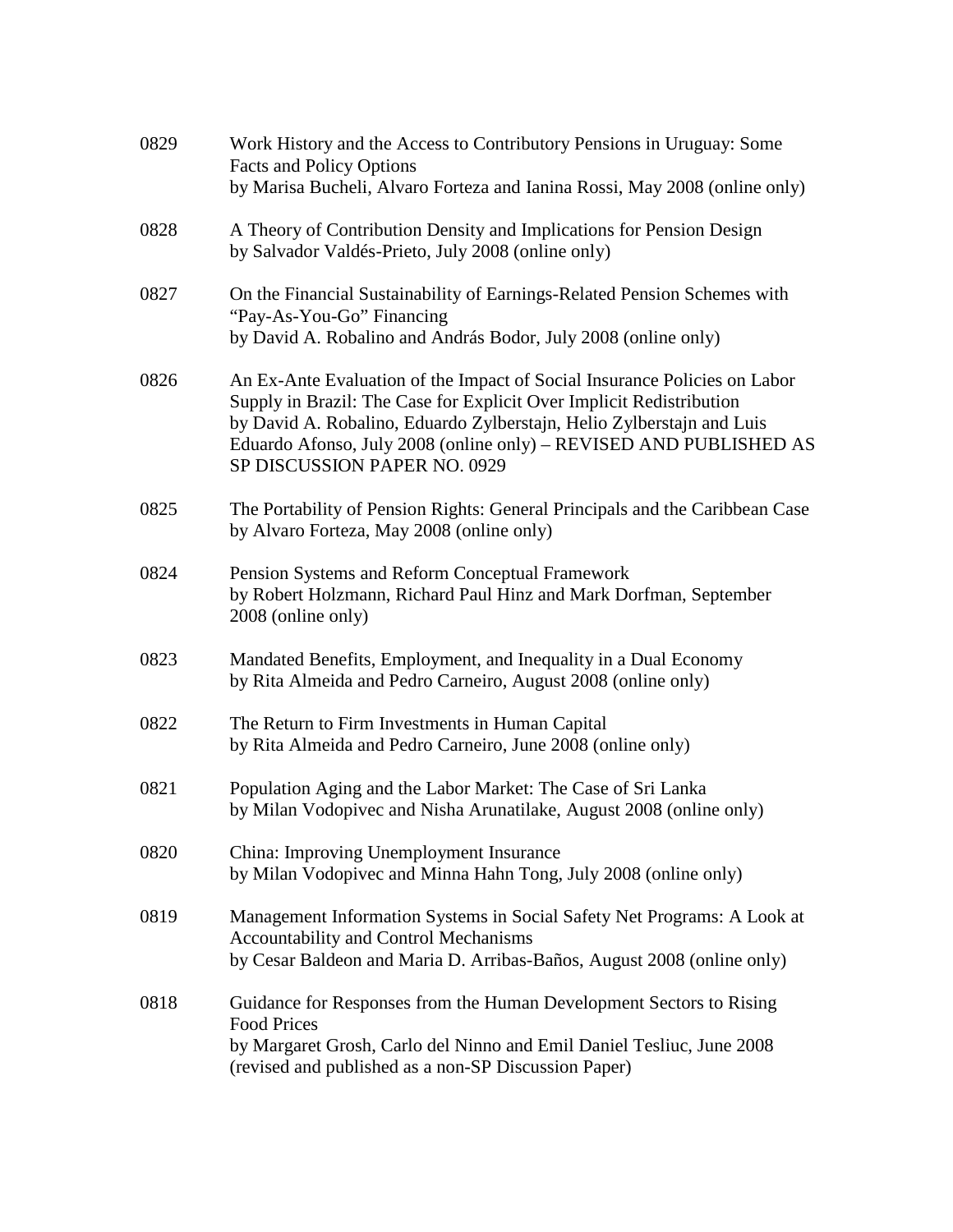| 0817 | Levels and Patterns of Safety Net Spending in Developing and Transition<br>Countries<br>by Christine Weigand and Margaret Grosh, June 2008 (online only)                          |
|------|-----------------------------------------------------------------------------------------------------------------------------------------------------------------------------------|
| 0816 | Labor Regulation and Employment in India's Retail Stores<br>by Mohammad Amin, June 2008 (online only)                                                                             |
| 0815 | Beyond DALYs: Developing Indicators to Assess the Impact of Public<br>Health Interventions on the Lives of People with Disabilities<br>by Daniel Mont and Mitchell Loeb, May 2008 |
| 0814 | Enforcement of Labor Regulation and Firm Size<br>by Rita Almeida and Pedro Carneiro, May 2008 (online only)                                                                       |
| 0813 | Labor Markets Lending and Analytical Work at the World Bank: FY2002-<br>2007<br>by Milan Vodopivec, Jean Fares and Michael Justesen, May 2008                                     |
| 0812 | Risk and Vulnerability Analysis in the World Bank Analytic Work: FY2000-<br>2007<br>by Valerie Kozel, Pierre Fallavier and Reena Badiani, May 2008                                |
| 0811 | Pension Lending and Analytical Work at the World Bank: FY2002-2007<br>by Richard Hinz, Melike Egelmelzer and Sergei Biletsky, May 2008 (online<br>only)                           |
| 0810 | Social Safety Nets Lending and Analytical Work at the World Bank:<br>FY2002-2007<br>by Margaret Grosh and Annamaria Milazzo, May 2008                                             |
| 0809 | Social Funds as an Instrument of Social Protection: An Analysis of Lending<br>Trends - FY2000-2007<br>by Samantha De Silva and June Wei Sum, July 2008                            |
| 0808 | Disability & Development in the World Bank: FY2000-2007<br>by Jeanine Braithwaite, Richard Carroll, and Karen Peffley, May 2008                                                   |
| 0807 | Migration, Labor Markets, and Integration of Migrants: An Overview for<br>Europe<br>by Rainer Münz, April 2008 (online only)                                                      |
| 0806 | Is the Window of Opportunity Closing for Brazilian Youth? Labor Market<br>Trends and Business Cycle Effects<br>by Michael Justesen, April 2008                                    |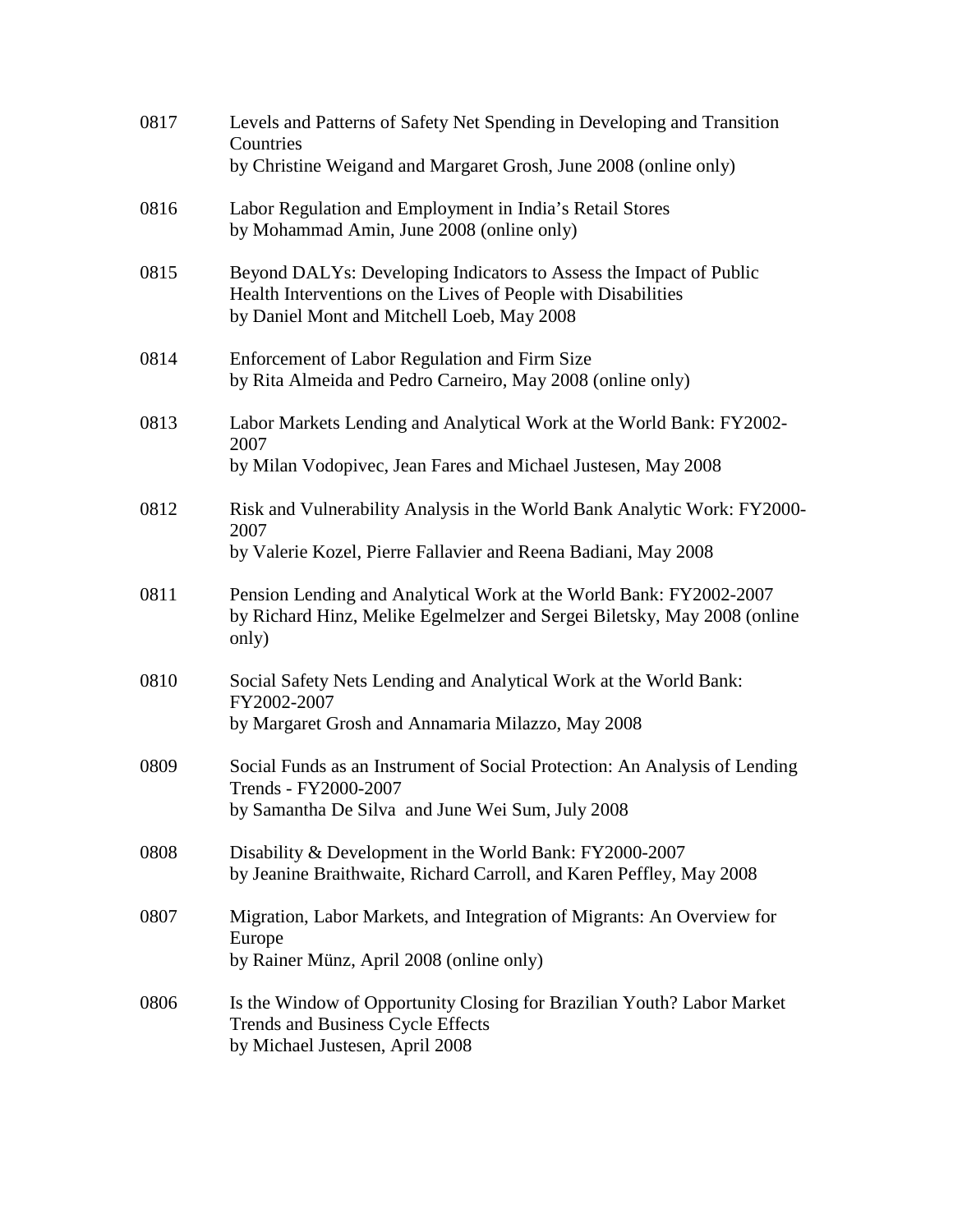| 0805 | Disability and Poverty: A Survey of World Bank Poverty Assessments and<br>Implications<br>by Jeanine Braithwaite and Daniel Mont, February 2008                        |
|------|------------------------------------------------------------------------------------------------------------------------------------------------------------------------|
| 0804 | Poverty Traps and Social Protection<br>by Christopher B. Barrett, Michael R. Carter and Munenobu Ikegami,<br>February 2008                                             |
| 0803 | Live Longer, Work Longer: Making It Happen in the Labor Market<br>by Milan Vodopivec and Primoz Dolenc, February 2008 (online only)                                    |
| 0802 | Disability in Kazakhstan: An Evaluation of Official Data<br>by Ai-Gul S. Seitenova and Charles M. Becker, February 2008 (online only)                                  |
| 0801 | Disability Insurance with Pre-funding and Private Participation: The Chilean<br>Model<br>by Estelle James, Augusto Iglesias and Alejandra Cox Edwards, January<br>2008 |

#### **To view Social Protection Discussion papers published prior to 2008, please visit www.worldbank.org/sp.**